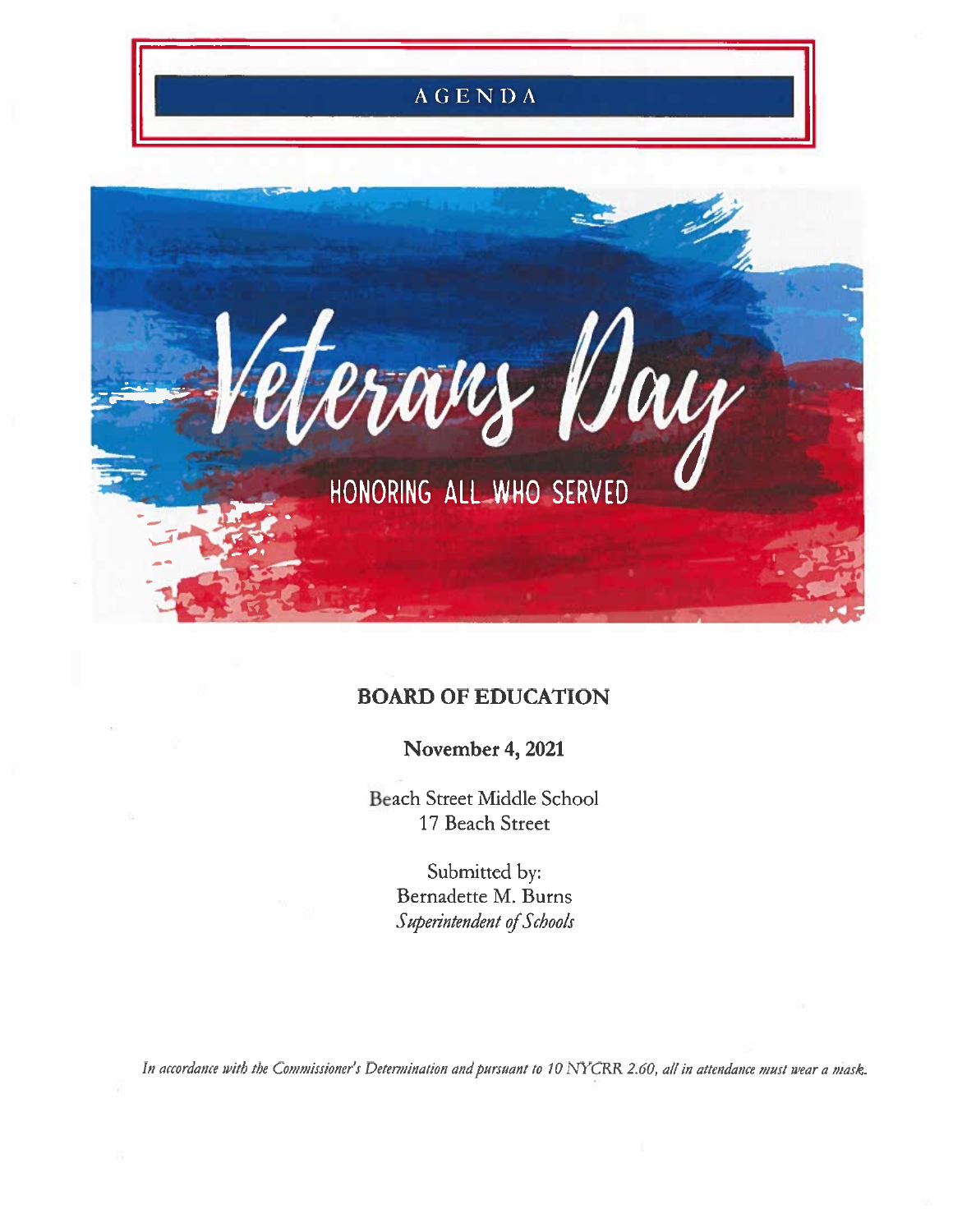# **A G E N D A REGULAR MEETING OF THE BOARD OF EDUCATION**

**November 4, 2021** 

#### *Beach Street Middle School West Islip, New York*

### I. **CALL TO ORDER**

# II. **QUORUM COUNT**

### III. **ANNOUNCEMENTS**

- IV. **INVITATION TO PUBLIC** *The public is invited to speak on any agenda item. Community members will be recognized from the signature cards {name and address required}. This will be limited to 20 minutes in total and will continue only as long as it is conducted in an orderly fashion. Each person or representative of a group will be limited to three minutes.*
- V. **APPROVAL OF MINUTES:** A motion is needed to approve the minutes of the October 19, 2021 Planning Session.

#### VI. **RECOGNITION**

A) Veterans' Day ~ *in honor of those who served*

#### VII. **PERSONNEL**

### VIII. **CURRICULUM UPDATE**

# IX. **REPORT OF BOARD COMMITTEES**

- A) Education Committee  $\{11/2/2021\}$ <br>B) Finance Committee  $\{11/2/2021\}$
- B) Finance Committee  $\{11/2/2021\}$ <br>C) Buildings & Grounds Committee
- C) Buildings & Grounds Committee  $\{11/2/2021\}$ <br>D) Special Education Committee  $\{11/3/2021\}$
- D) Special Education Committee  ${11/3/2021}$ <br>E) Audit Committee  ${10/19/2021}$
- 
- E) Audit Committee  $\{10/19/2021\}$ <br>F) Health and Wellness  $\{10/12/202\}$ F) Health and Wellness {10/12/2021}

### X. **FINANCIAL MATTERS**

A) Treasurer's Report

#### XI. **BUSINESS ITEMS**

- 
- -
	-
	-
	-
	-
	-
	-
	-
	-
	-
	-
	-
	-
	-
	-
	-
	-
	-
- A) Approval of Budget Transfers<br>
B) Approval of SEDCAR Contracts 2021-2022<br>
1. ACDS<br>
2. ACLD<br>
3. Alternatives for Children<br>
4. Bilinguals Inc./Child & Parent Services<br>
5. Brookville Center for Children's Services<br>
6. Build
	-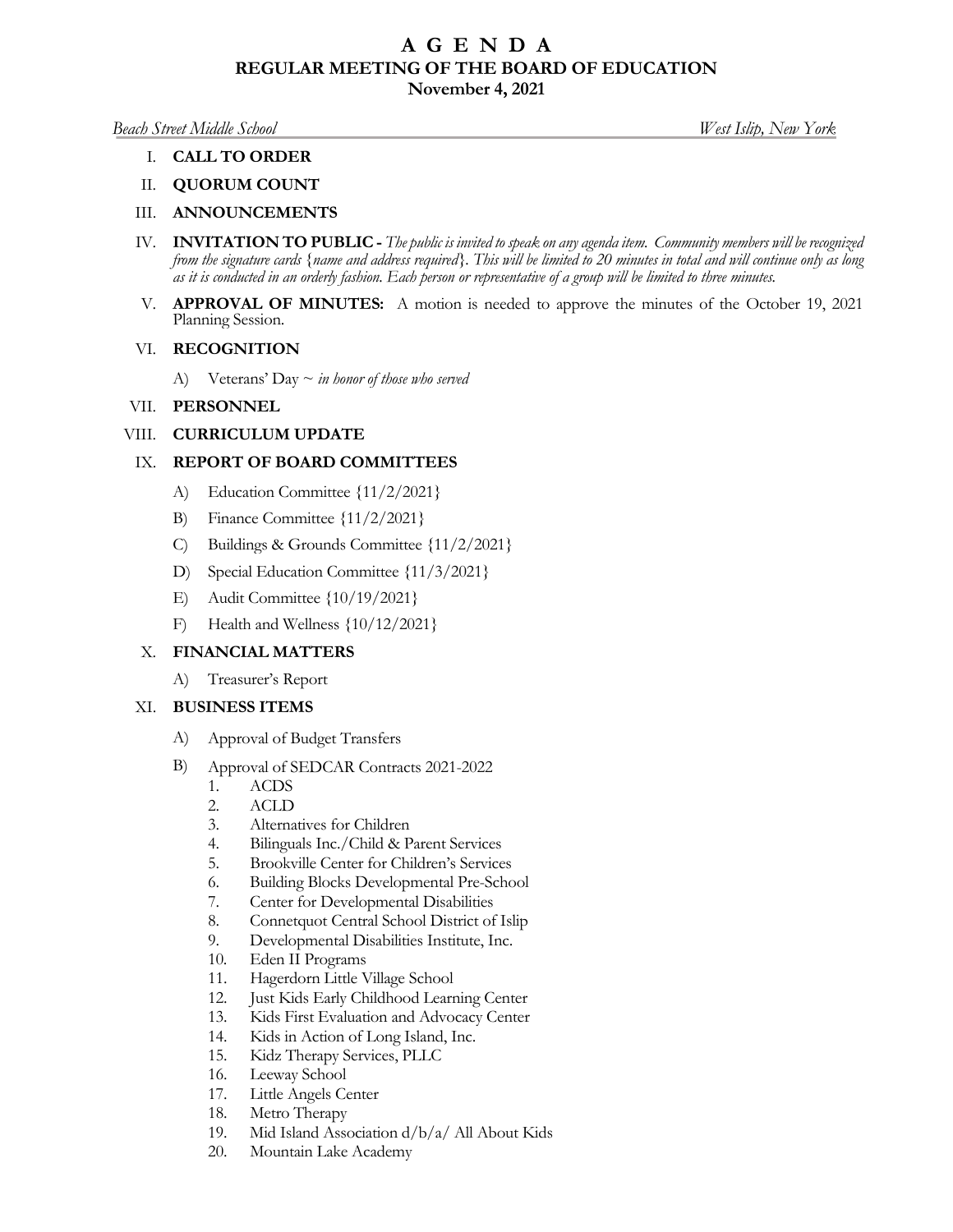#### XI. BUSINESS ITEMS, continued

- Approval of SEDCAR Contracts 2021-2022, continued B)
	- 21. Nassau Suffolk Services for the Autistic, Inc.
	- 22. The Opportunity Pre-school
	- 23. Suffolk County Department of Social Services
	- United Cerebral Palsy of Greater Suffolk, Inc. 24.
	- 25. **Wood Services**
- Approval of Contracts/Agreements 2021-2022  $\mathcal{C}$ 
	- Kidz Educational Services SLP, OT, PT, LMSW, Psychology, Audiology PLLC 1.
- Approval of food and food equipment price increases due to supply chain crisis D)

### XII. PRESIDENT'S REPORT

XIII. **SUPERINTENDENT'S REPORT** 

### XIV. NOTICES/REMINDERS

### XV. OTHER ITEMS FOR BOARD MEMBERS INFORMATION

- XVI. INVITATION TO PUBLIC The public, at this time, is invited to bring before the Board any questions/concerns. Community members will be recognized from the signature cards {name and address required}. This will be limited to 20 minutes in total and will continue only as long as it is conducted in an orderly fashion. Each person or representative of a group will be limited to three minutes.
- EXECUTIVE SESSION After a ten-minute break, the Board of Education will adjourn to discuss personnel, XVII. negotiations, and litigation. At the conclusion of Executive Session, the Board will reconvene to public session to consider any items for which a vote is required.
- XVIII. CLOSING Adjournment

×

In accordance with the Commissioner's Determination and pursuant to 10 NYCRR 2.60, all in attendance must wear a mask.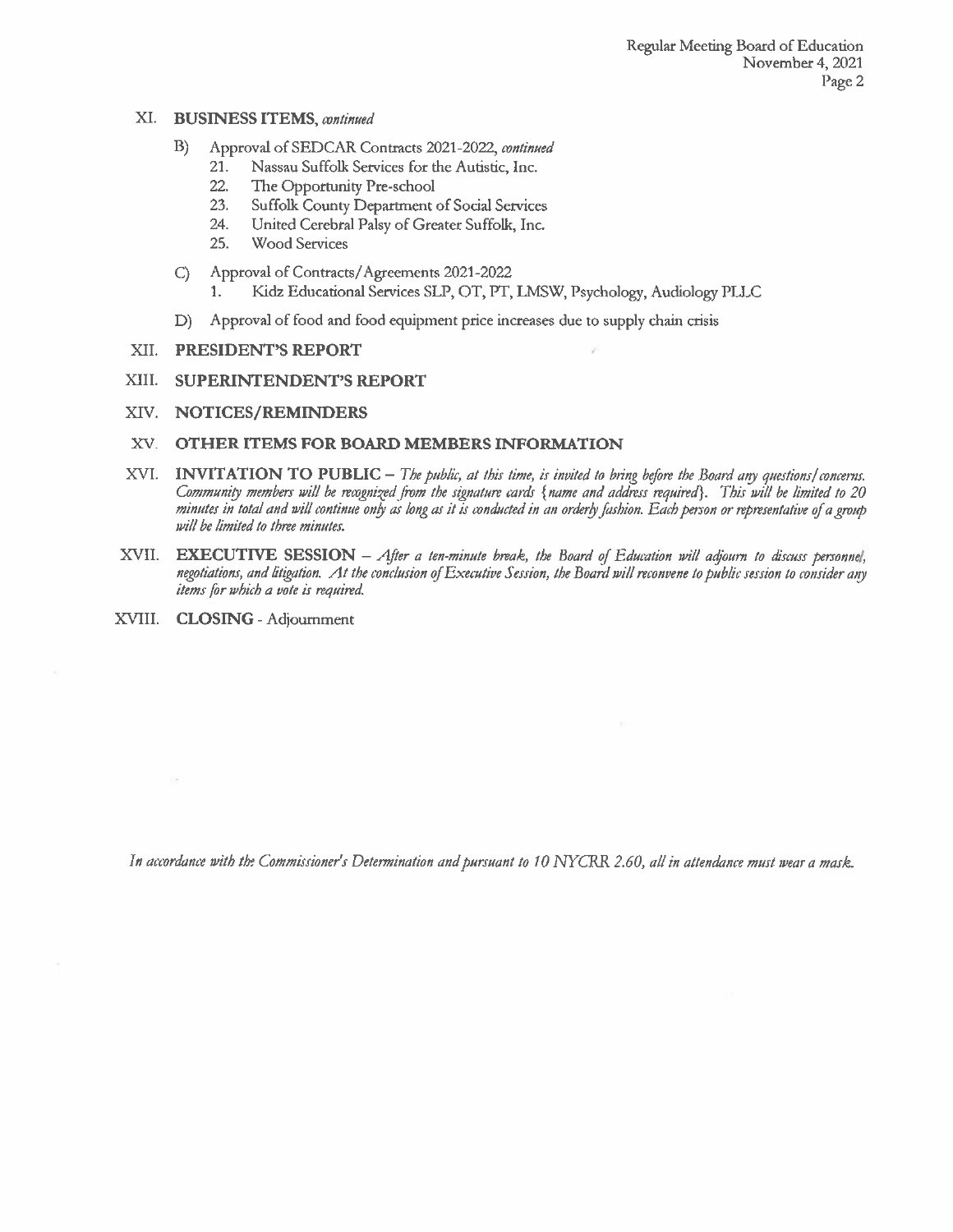#### AGENDA ITEM V. **MINUTES** RM 11/4/2021

# **PLANNING SESSION** MEETING OF THE BOARD OF EDUCATION October 19, 2021 - Beach Street Middle School

PRESENT: Mr. Tussie, Mrs. Brown, Mr. Compitello, Mrs. LaRosa, Mr. Maginniss (arrived 7:51 p.m. Executive Session only), Mr. McCann

**ABSENT:** Mr. Antoniello

**ADMINISTRATORS:** Mrs. Burns, Mrs. Morrison, Mrs. Pellati, Mr. Taylor

None **ABSENT:** 

ATTORNEY: None

Meeting called to order at 7:49 p.m.

### **APPROVAL OF MINUTES**

Motion was made by Tom Compitello, seconded by Debbie Brown and carried when all Board members present voted in favor to approve the minutes of the October 7, 2021 Regular Board Meeting.

#### **PERSONNEL**

Motion was made by Tom Compitello, seconded by Debbie Brown and carried when all Board members present voted in favor to approve the 10/19/2021 Personnel Agenda as listed below:

# **TEACHERS**

 $T-1$ 

## **RESIGNATION**

James Stidd, Technology Effective October 2, 2021 (Beach)

### **CIVIL SERVICE**

### $CL-1$

# **RESIGNATION**

Thomas Lommel, Maintenance Mechanic III Effective October 29, 20211 (Maintenance)

#### $CL-2$ **TERMINATION**

James MacInness, Cafeteria Aide Effective October 12, 2021 (Paul J. Bellew)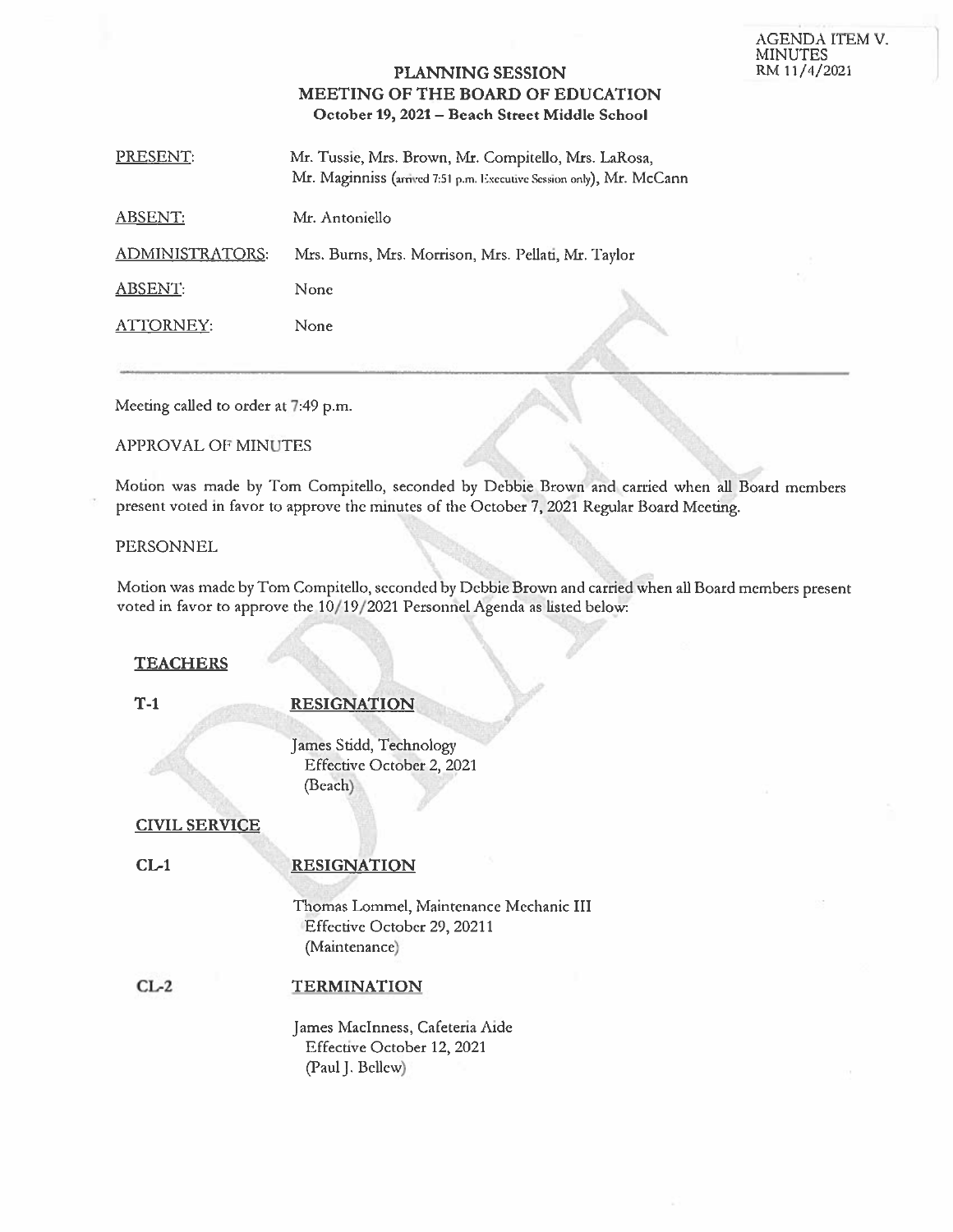#### PROBATIONARY APPOINTMENT

Kristina Smith, Health Office Aide Effective November 1, 2021 (Manetuck; Step 1; replacing D. Kilroy-Laino {resigned})

#### $CL-4$ SUBSTITUTE CUSTODIAN (\$15/hr)

Cynthia Carlucci, effective October 20, 2021 Jose Escobar, effective October 20, 2021 Gregory Gavin, effective October 20, 2021 Michael Holland, effective October 20, 2021

#### $CL-5$ **SUBSTITUTE GUARD**

\*Louis Calabretta, effective October 20, 2021 (\$19.54/hr) David Henry, effective October 20, 2021 (\$22.80/hr) Joseph Masarik, effective October 20, 2021 (\$22.80/hr) \*Brandon O'Sullivan, effective October 20, 2021 (\$22.80/hr) \*Kenneth Riker, effective October 20, 2021 (\$22.80/hr) \*Christopher Sperber, effective October 20, 2021 (\$22.80/hr)

 $CL-6$ 

#### **SUBSTITUTE NURSE** (\$150 per diem)

Justine Corso, effective October 20, 2021 \*Emma Delaney, effective October 20, 2021

### **OTHER**

### **SUBSTITUTE TEACHER** (\$130 per diem)

\*Jacqueline Busking, effective October 20, 2021 \*Diane Munno, effective October 20, 2021 Catherine Schupak, effective October 20, 2021

#### **ADULT EDUCATION FALL 2021**

Lea Parascandola (Lifeguard) \$20/hr

#### **MENTOR PROGRAM 2021-2022**

Mentor (\$1030 Stipend) Celia Field (Kasey Connelly, Special Education) Shelia Siragusa (Annmarie Katzer, Reading)

#### **CLUBS/ADVISORS 2021-2022**

#### BAYVIEW ELEMENTARY SCHOOL

Art Club, Dana Gillman Bayview Leaders Club, Jaymee Gagliardi Bayview Number Ninjas Club, Scott Key Board Game Club, Denise Campasano

\*Conditional pending fingerprinting clearance

 $CL-3$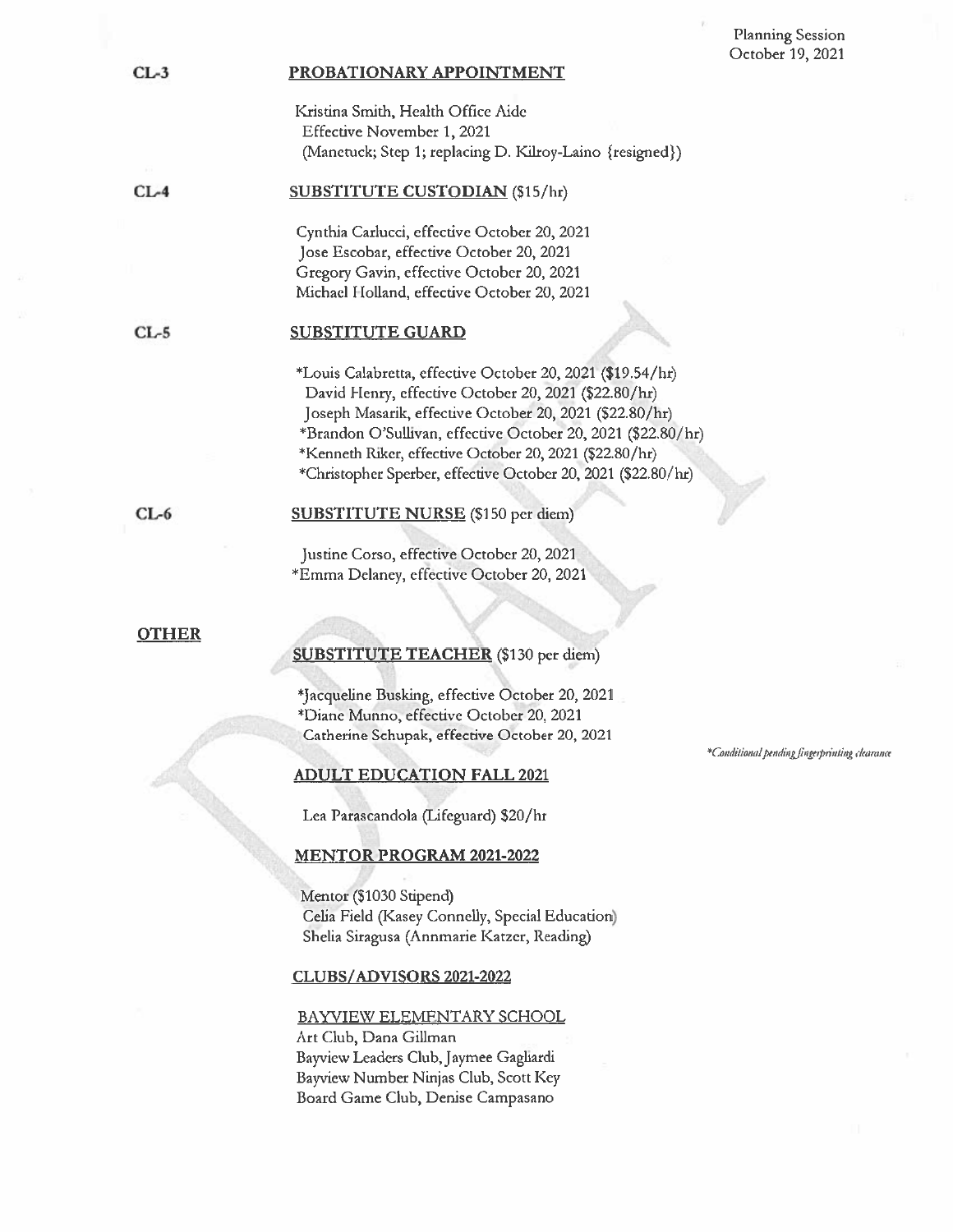#### CLUBS/ADVISORS 2021-2022, continued

BEACH STREET MIDDLE SCHOOL Art Club, Jill Culver Costume Director, Shane O'Neill Diversity Club, Carly Racanelli Drama Director, Justin DeMaio Drama Director, Shane O'Neill Helping Hands, Kathleen Crowley Homework Club Grade 6, Theresa Robertson Homework Club Grade 7 & 8, Christine McCann Innovation Club, Danielle Rufrano Makerspace Club, Lisa Cosgrove and Andrea Miller (shared) Mathletes Grade 7, Christopher Salerno Mathletes Grade 8, Jeannine Conaghan Mindfulness Club, Kathleen Crowley Musical Director, Justin DeMaio National Junior Honor Society, Kristen Grossi and Theresa Robertson (shared) Newspaper, Danielle Rufrano Peer Tutoring Grade 6, Christine McCann Peer Tutoring Grade 7 & 8, Kathleen Crowley Photography, Wendy Loddigs School Store, Kristen Grossi Science Olympiad 6th Grade, Andrea Miller Science Olympiad 7th and 8th Grade, Andrea Miller Set Director, Justin DeMaio and Shane O'Neill (shared) Strategic Games and Activities, John Kennedy Student Council, Lisa Cosgrove and Camille Persico World Cultures Club, Theresa Robertson Yearbook, Theresa Robertson

#### **DISTRICTWIDE**

Director, Chamber Orchestra, Beach, Vincent Melia Director, Chamber Orchestra, Udall, Lynnette Fawess Combined Band, James Krais Combined Chorus, Melissa Senatore Combined Orchestra, Ryan Jensen Director, Jazz Band, Beach, Stephen Smith Director, Jazz Band, Udall, LuAnn Peskanov Director, Jazz Ensemble, James Krais Director, Jazz Lab, David Kaufman Director, Marching/Pep Band, James Krais

#### **HIGH SCHOOL**

Academic Decathlon, Brainstormers, Kevin Murphy Academic Decathlon, Jr. Brainstormers, Noreen Matthews Art Club, Linda Marino Audio-Visual Club Director, Ronald Weber Band Music, David Kaufman Chamber Singers, Melissa Senatore Chess Club, Christine Maniscalco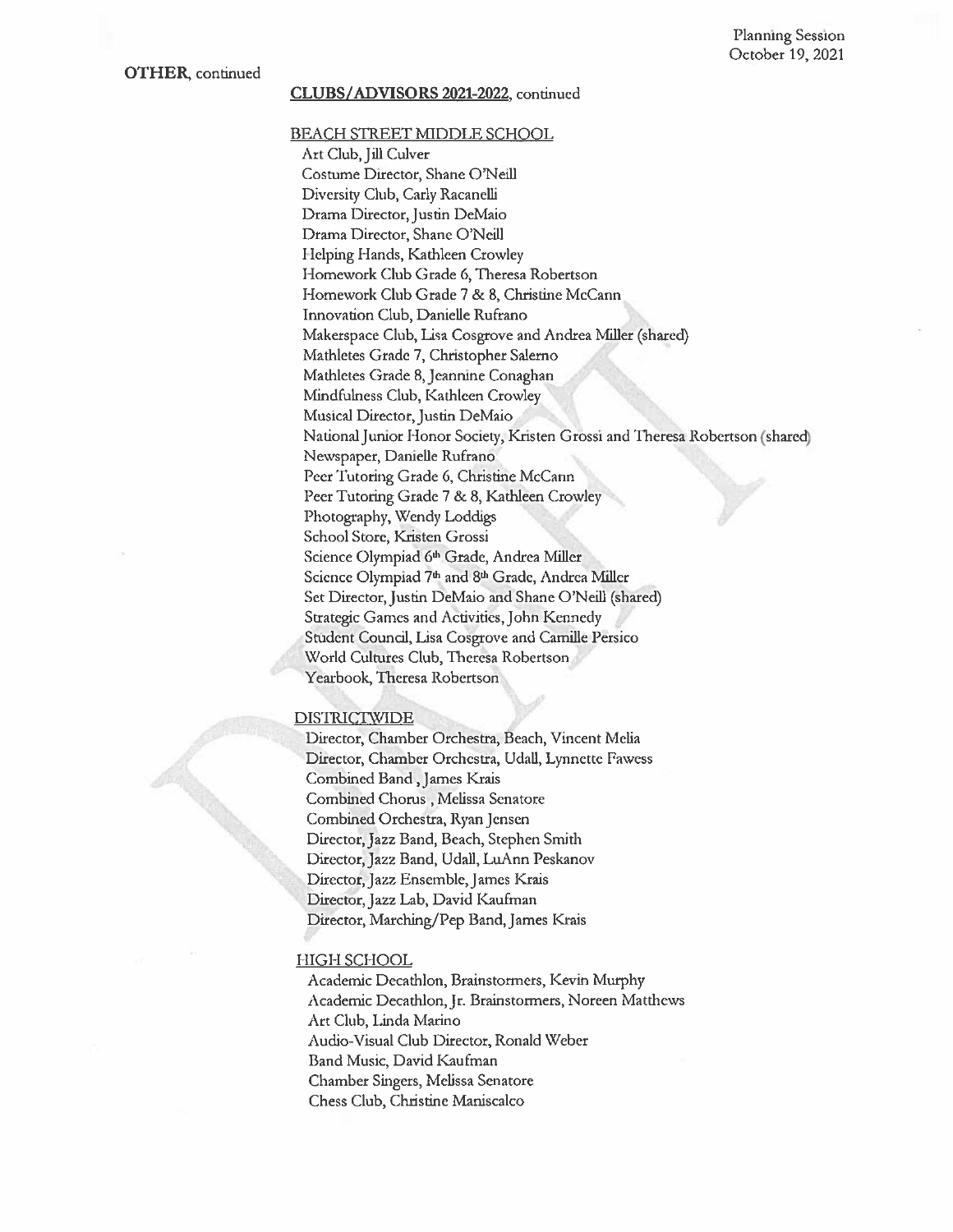#### **CLUBS/ADVISORS 2021-2022**, continued

#### HIGH SCHOOL

Coordinator, One Act Plays, Elaine Longo Costume Director, All Productions, Elaine Longo Creativity Action Service, Virginia Scudder Director, Flag Team, James Krais Director, Musical Play, Ryan Jensen Director, Senior Play, Elaine Longo Distributive Education Club of America, Diana Saadat Drama Coordinator, James Krais Environmental Club, Brian Haldenwang Extra-Curricular Treasurer, Kelly Sepe Freshman Class Advisor, Stephany Camacho and Brittany DiLuciano Future Business Leaders Club, Monica Krawczyk and Joanne Macrelli (shared) Gay-Straight Alliance, John Koroneos Junior Class Advisor, Diana Saadat and Shawn Wallace Literary Magazine, David Gershfeld Mathletes High School, James Como and Nancy Yost Mathletes Middle School, Craig Michel Mock Trial, Edward Jablonski Music Director, Musical Production, Melissa Sentaore National Art Honor Society, Annette Musteric National English Honor Society, Tina Schaefer National Honor Society, Dina Barone and Beth Crimi (shared) National Science Honor Society, Kathleen Scrivani New York State Business and Marketing Honor Society, Joanne Macrelli and Patricia Stack (shared) Newspaper, Dawn DiVisconti and Christine Maniscalso (shared) Photographer: Newspaper/Yearbook, Dawn DiVisconti and Christine Maniscalco (shared) Pit Director, Musical, David Kaufman Robotics, Andrew Baranec and Daniel Varney School Store, Diana Saadat Science Olympiad, Jessica Alvarez and Linda Tong (shared) Senior Class Advisor, James Dooley and Colleen Reilly Sets Director (All Productions), Michael Taranto Sophomore Class Advisor, Tara Annunziata and Alissa Nanda Student Senate, Edward Jablonski and David Moglia Students for the Environment Club, Brian Haldenwang Thirst Project Club, Kristie Ferruzzi Tri-M Music Honor Society, Ryan Jensen World Language Honor Society, Stephany Camacho and Brittany DiLuciano (shared) Yearbook, Dawn DiVisconti and Christine Maniscalco (shared)

#### **MANETUCK**

Community Service Club, Kerri Ierardi and Lindsay Simonton (shared) Digital Yearbook, Kristyna Acerno Kindness Club, Christine Chocko

#### **OOUENOCK**

Art Club, Janet Wolfe Number Crunchers, Nicole Cagno-Angerame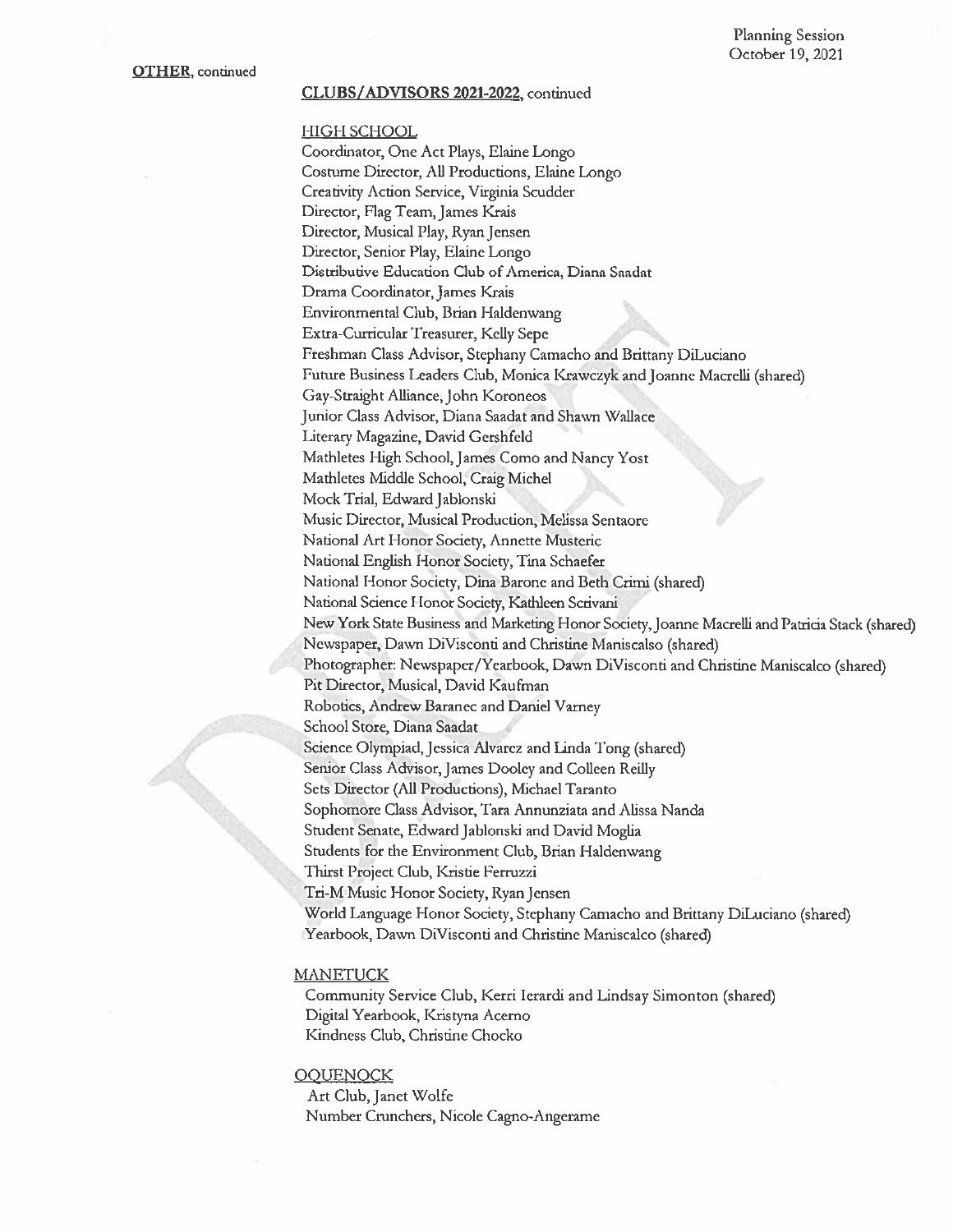#### **OTHER**, continued

#### CLUBS/ADVISORS 2021-2022, continued

**OOUENOCK** 

S.T.E.M. Club, Diane Claderone The Thinking Caps, Grace Bolin and Holly Gozinsky (shared) Physical Education, Melinda Monahan

#### **INSTRUCTIONAL SWIM & FAMILY SWIM PROGRAMS 2021-2022**

Lifeguard \$15 per hour Courtney Skahill

#### WINTER 2021-2022 HIGH SCHOOL COACHES

#### **BOYS WINTER TRACK**

Matthew Sullivan, Assistant Varsity Coach

**WRESTLING** Joseph Byrne, Volunteer Varsity Coach

Motion was made by Annmarie LaRosa, seconded by Tom Compitello and carried when all Board members present voted in favor to approve resolution re: receipt of Independent Auditors Report for year ended June 30, 2021 from R.S. Abrams & Co., LLP.

BE IT RESOLVED, that the Board of Education o the West Islip Union Free School District acknowledges receipt of the Independent Auditors Report for the year ended June 30, 2021 from R.S. Abrams & Co., L.L.P.

Motion was made by Annmarie LaRosa, seconded by Tom Compitello and carried when all Board members present voted in favor to approve Resolution re: adoption of the 2020-2021 Reserve Plan.

BE IT RESOLVED, that the Board of Education of the West Islip Union Free School District adopts the 2020-2021 Reserve Plan.

Motion was made by Annmarie LaRosa, seconded by Tom Compitello and carried when all Board members present voted in favor to approve 2021-2022 Chief/School Physicians, updated.

Motion was made by Annmarie LaRosa, seconded by Tom Compitello and carried when all Board members present voted in favor to adjourn to Executive Session at 7:51 p.m. for the purpose of discussing personnel, negotiations, and/or litigation.

Meeting reconvened at 9:03 p.m. on motion by Annmarie LaRosa, seconded by Tom Compitello and carried when all Board members present voted in favor.

Meeting adjourned at 9:03 p.m. on motion by Annmarie LaRosa, seconded by Tom Compitello and carried when all Board members present voted in favor.

Respectfully submitted,

Mary Hack

Mary Hock District Clerk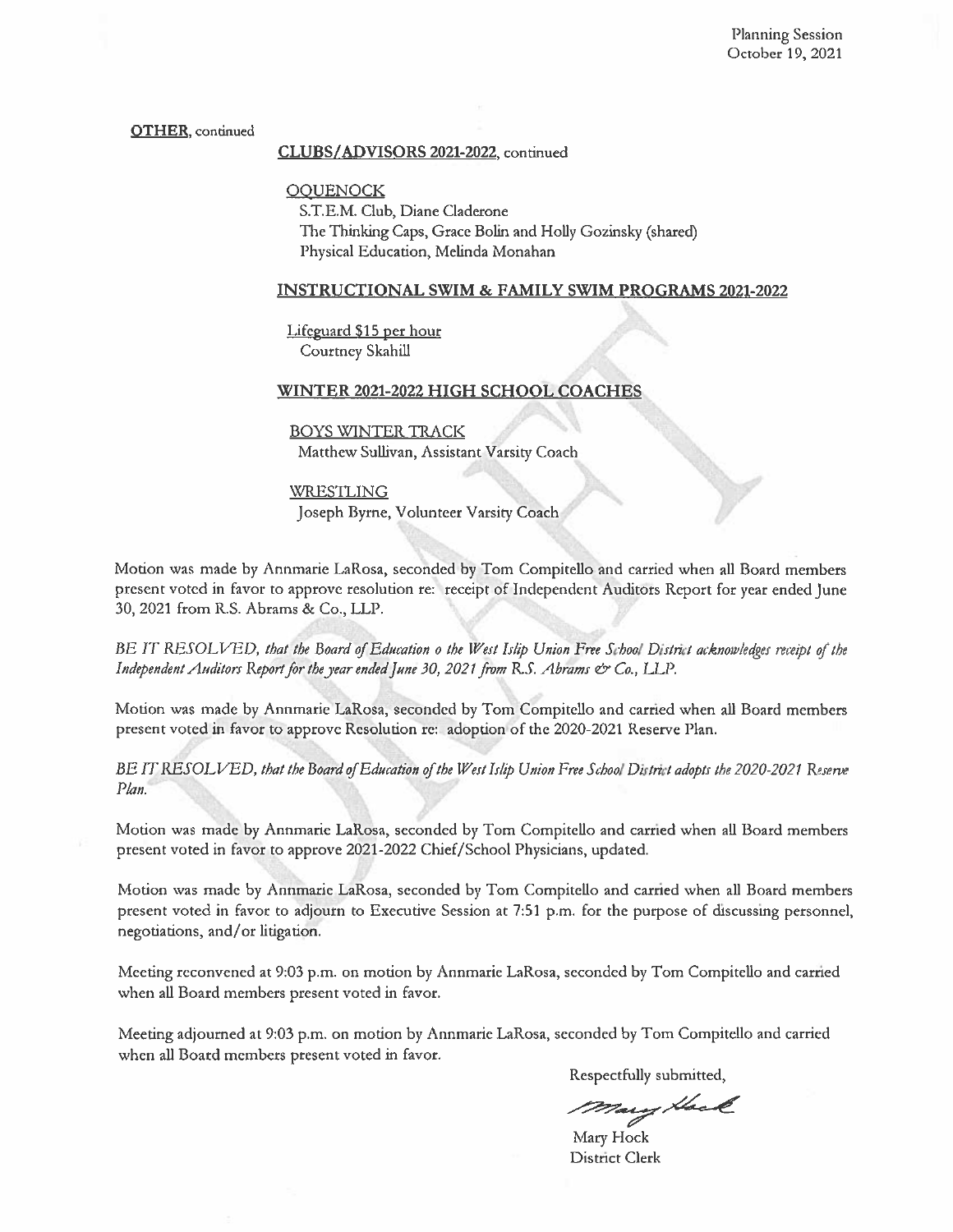All correspondence, reports or related materials referred to in these minutes are on file in the District Office.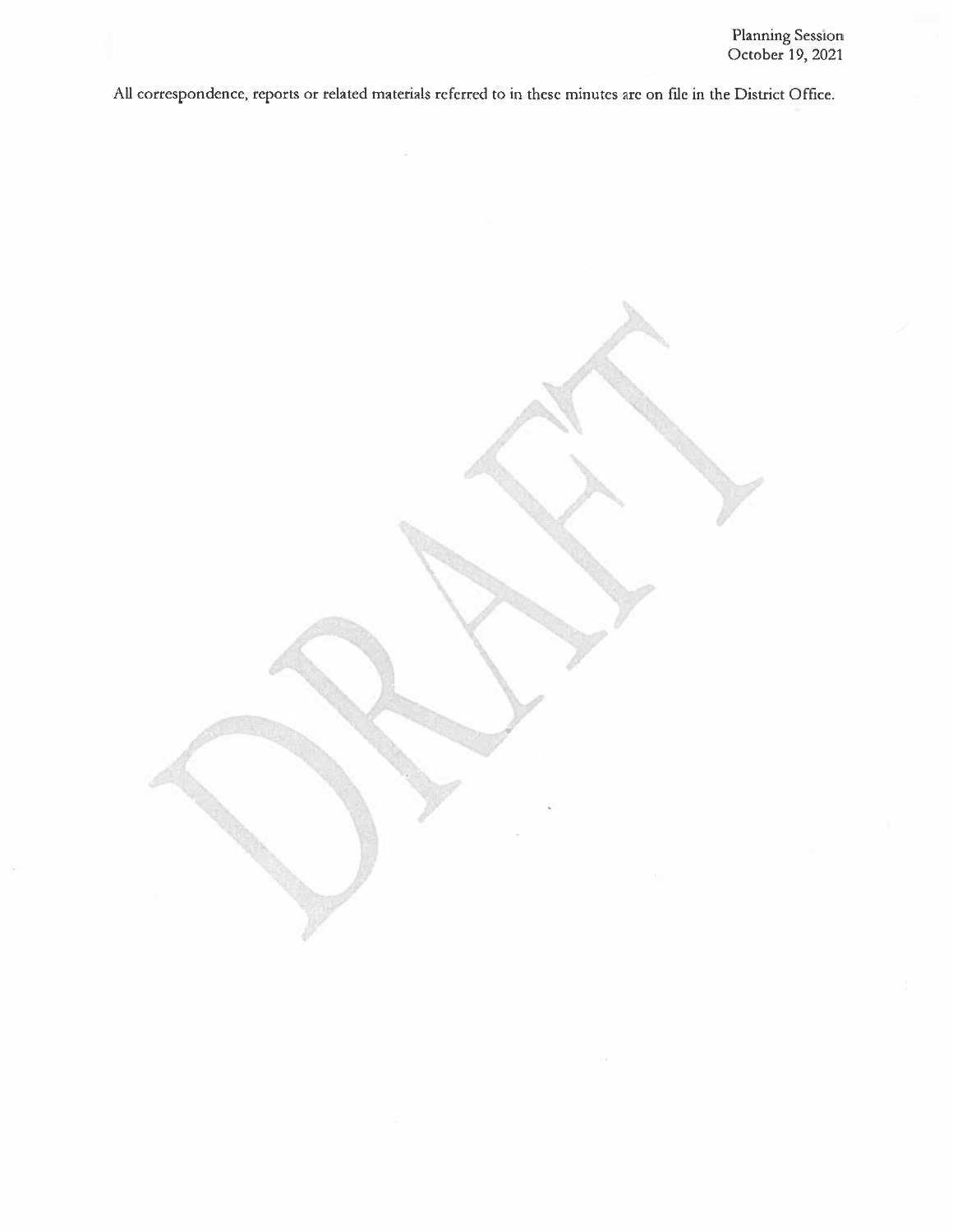# PERSONNEL:

Consider recommendations of the Superintendent of Schools on the following items:

# **TEACHERS**

| $T-1$                | PERSONAL LEAVE OF ABSENCE (unpaid)                                                                                                          |  |
|----------------------|---------------------------------------------------------------------------------------------------------------------------------------------|--|
|                      | Christine McCann, Special Education<br>Effective November 16, 2021 through June 30, 2022<br>(Beach Street)                                  |  |
| <b>CIVIL SERVICE</b> |                                                                                                                                             |  |
| $CL-1$               | <b>RESIGNATION</b>                                                                                                                          |  |
|                      | Kristen Pyes, Security/Receptionist Paraprofessional<br>Effective October 28, 2021<br>(Manetuck)                                            |  |
| $CL-2$               | PROBATIONARY APPOINTMENT                                                                                                                    |  |
|                      | Kathleen Figalora, Part-Time Food Service Worker<br>Effective November 5, 2021<br>(Beach Street; \$15.13/hr; replacing T. Allen {resigned}) |  |
|                      | Katherine Keller, Cafeteria Aide<br>Effective November 5, 2021<br>(Paul J. Bellew; Step 1; replacing J. MacInness {terminated})             |  |
| $CL-3$               | <b>SUBSTITUTE CUSTODIAN (\$15/hr)</b>                                                                                                       |  |
|                      | Guy DiStefano, effective November 5, 2021<br>Veronica Lopez, effective November 5, 2021<br>Christine Stone, effective October 9, 2021       |  |
| $CL-4$               | <b>SUBSTITUTE NURSE</b> (\$150 per diem)                                                                                                    |  |
|                      | Martina Cortes, effective November 5, 2021                                                                                                  |  |
| CL-5                 | <b>SUBSTITUTE TEACHER AIDE (\$18.41/hr)</b>                                                                                                 |  |
|                      | Mitchel Klass, effective November 5, 2021                                                                                                   |  |
| <b>OTHER</b>         |                                                                                                                                             |  |
|                      | CLUBS/ADVISORS 2021-2022                                                                                                                    |  |
|                      | <b>BLACH STREET MIDDLE SCHOOL</b>                                                                                                           |  |

Art Club Grade 6 & 7, Jill Culver

 $\bar{\sigma}$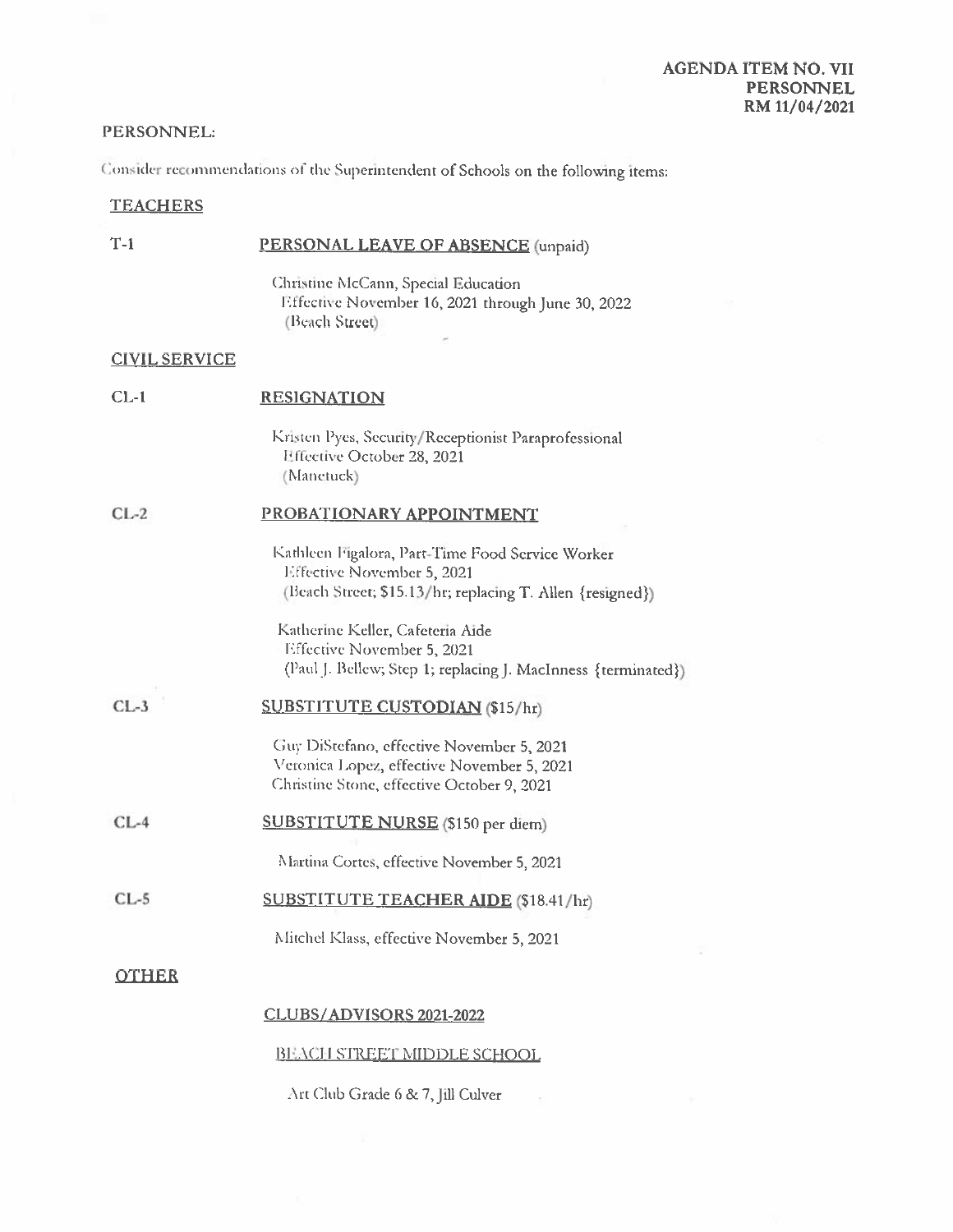#### CLUBS/ADVISORS 2021-2022, continued

#### **MANETUCK**

Poetry Club, Gina Castaldo

#### PAUL J BELLEW

Best Buddies Club, Amy DeJoseph, Theresa Mercado and Rita Manetta (shared) Drama Club, Shane O'Neill and Karen McCarthy Game Club, Cara Douglas Geography Bee, Cara Douglas and Karen McCarthy (shared) Mindfulness Club, Rachel Russell and Darlene Squillante (shared) Spanish Club, Kristen Amoia STEM Club, Kristen Amoia

## **SUBSTITUTE TEACHER** (\$130 per diem)

Matthew Boniberger, effective November 5, 2021 Isabella Colombo, effective November 5, 2021 Mitchel Klass, effective November 5, 2021 Destiny Parsons, effective November 5, 2021 \*Alissa Pratt, effective November 5, 2021

#### **RESIGNATION**

Gabrielle Roberto, Preferred Substitute Effective November 5, 2021

#### INSTRUCTIONAL SWIM & FAMILY SWIM PROGRAMS 2021-2022

Lifeguard \$15 per hour Ty Kennedy

\*Conditional pending fingerprinting clearance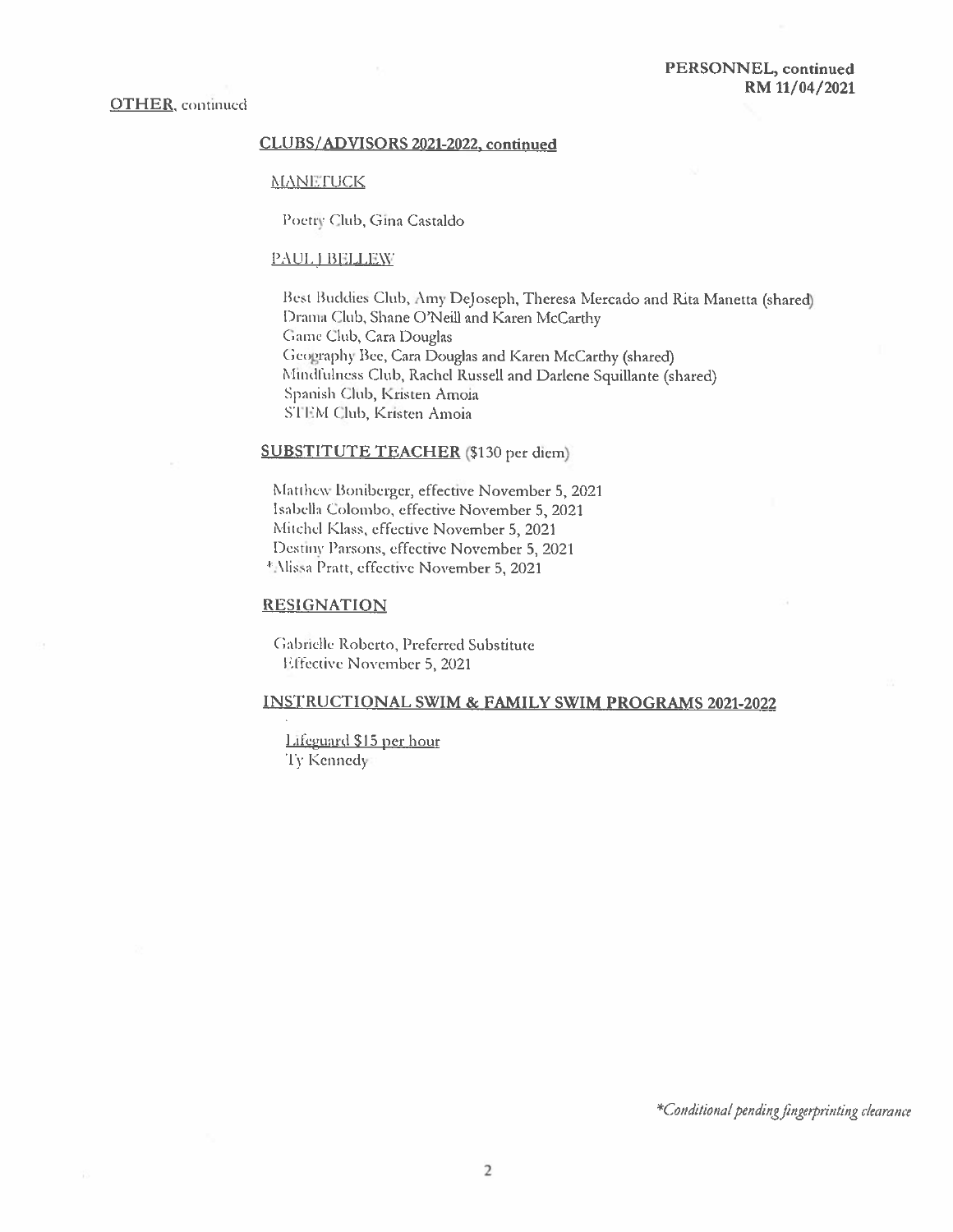# **West Islip Union Free School District 100 Sherman Avenue** West Islip, NY 11795

# APPROVAL OF THE FOLLOWING 2021-2022 SEDCAR CONTRACTS:

- ❖ ACDS
- ❖ ACLD
- ❖ Alternatives for Children
- ❖ Bilinguals Inc./Child & Parent Services
- ❖ Brookville Center for Children's Services
- ❖ Building Blocks Developmental Pre-School
- ❖ Center for Developmental Disabilities
- ❖ Connetquot Central School District of Islip
- ❖ Developmental Disabilities Institute, Inc.
- ❖ Eden II Programs
- ❖ Hagerdorn Little Village School
- Ust Kids Early Childhood Learning Center
- ❖ Kids First Evaluation and Advocacy Center
- ❖ Kids in Action of Long Island, Inc.
- ❖ Kidz Therapy Services, PLLC
- ❖ Leeway School
- ❖ Little Angels Center
- ❖ Metro Therapy
- Mid Island Associates d/b/a All About Kids
- ❖ Mountain Lake Academy
- \* Nassau Suffolk Services for the Autistic, Inc.
- ❖ The Opportunity Pre-school
- Suffolk County Department of Social Services
- United Cerebral Palsy of Greater Suffolk, Inc.
- ❖ Wood Services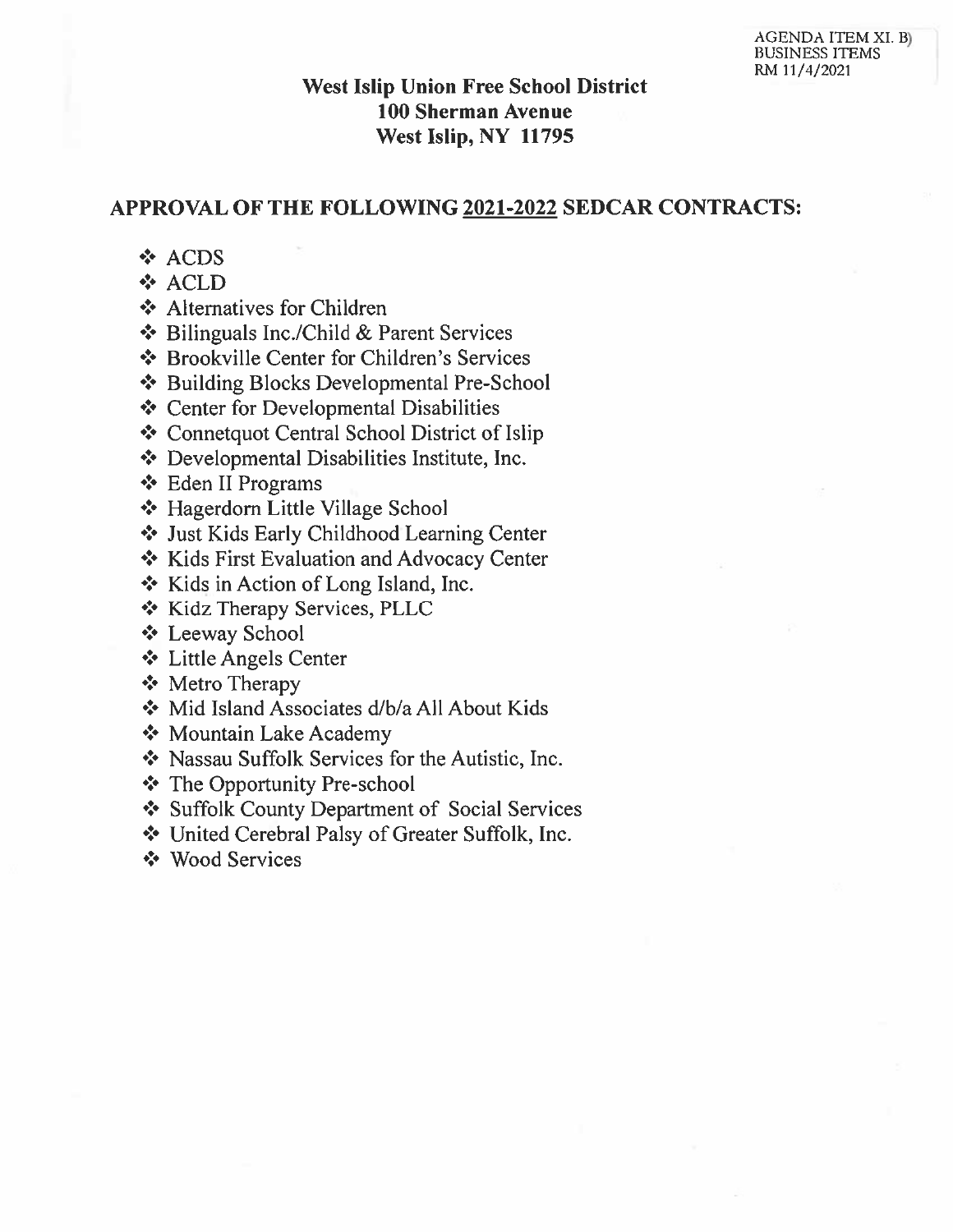This Agreement is entered into this 1st day of July, 2021, by and between the Board of Education of the West Islip School District (hereinafter the "DISTRICT"), having its principal place of business for the purpose of this Agreement at 100 Sherman Avenue, West Islip, New York, and Kidz Educational Services SLP, OT, PT, LMSW, Psychology, Audiology, PLLC (hereinafter the "CONSULTANT"), having a principal mailing address of 1400 Old County Road, Suite C103N, Westbury, NY 11590.

# A. TERM

1. The term of this Agreement shall be from July 1, 2021 through June 30, 2022 and inclusive, unless terminated early as provided for in this Agreement. It is understood that the DISTRICT is under no obligation to renew this Agreement upon its expiration.

# **B. CONDITIONS**

In performing services specified in this Agreement, it is understood that:

- 1. CONSULTANT will be engaged as an Independent Contractor, and therefore be solely responsible for the payment of federal and state income taxes applicable to this Agreement.
- 2. Neither CONSULTANT nor any of its employees, agents, or assigns will be eligible for any employee benefits whatsoever relative to this contract including, but not limited to, social security, New York State Worker's Compensation, unemployment insurance, New York State Employees' Retirement System, health or dental insurance, or malpractice insurance, or the like.
- 3. This Agreement, and any amendments to this Agreement, will not be in effect until agreed to in writing, and signed by authorized representatives of both parties.
- 4. CONSULTANT agrees to defend, indemnify and hold harmless the DISTRICT, its officers, directors, agents, or employees against all claims, demands, actions, lawsuit costs, damages and expenses, including attorneys' fees, judgments, fines and amounts arising from any willful act, omission, error, recklessness or negligence of the CONSULTANT, its officers, directors, agents or employees in connection with the performance of services pursuant to this Agreement.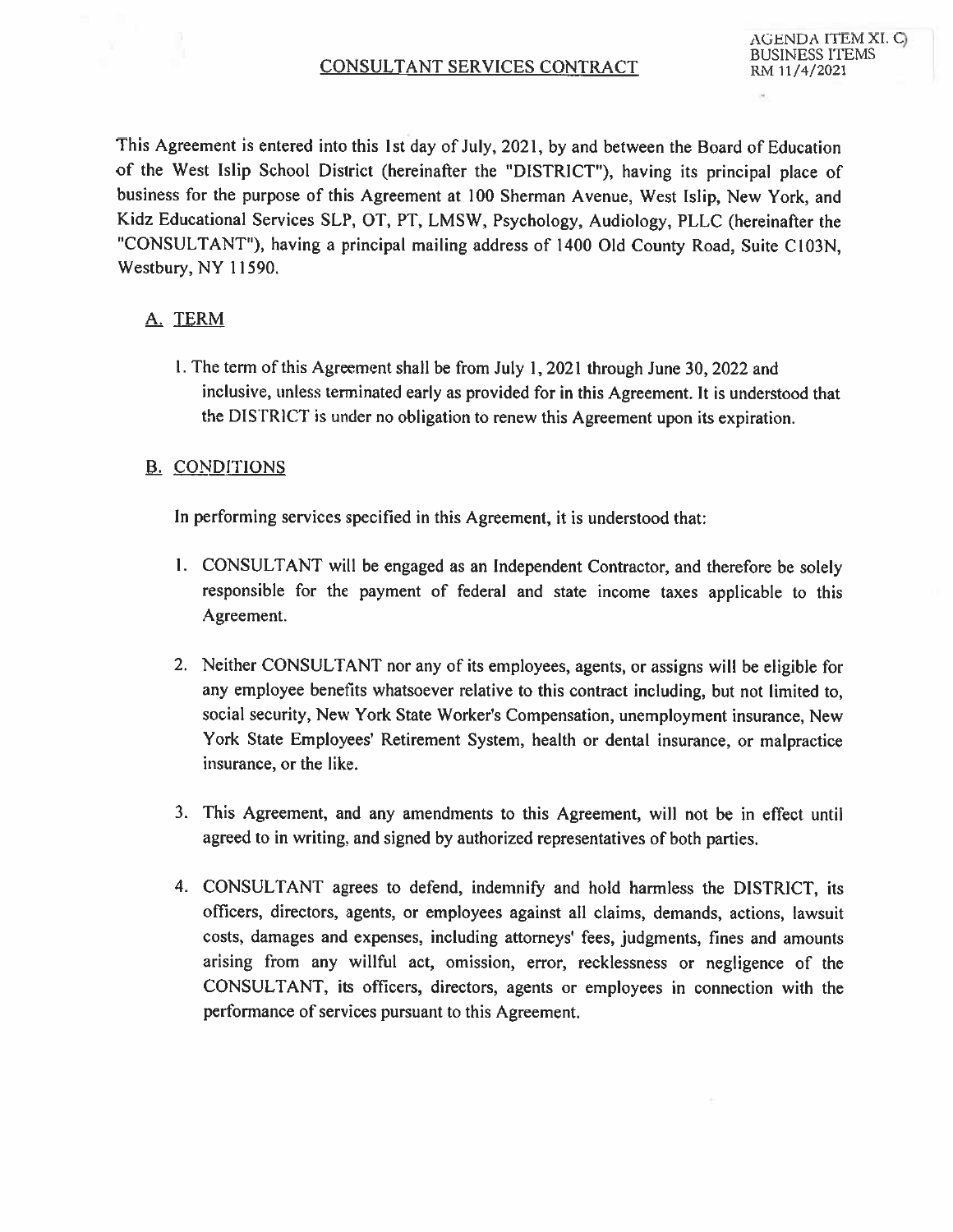# C. SERVICES AND RESPONSIBILITIES

1. The CONSULTANT shall provide services set forth in this Agreement. CONSULTANT shall provide a variety of consulting activities, as follows:

# District-wide services as per attached 2021-2022 rate sheet

- 2. CONSULTANT shall perform all services under this Agreement in accordance with all applicable Federal, State and local laws, rules, and regulations, as well as the established policy guidance from the New York State Department of Education.
- 3. CONSULTANT hereby represents that he is duly licensed and/or certificated to perform the services set forth in this Agreement. CONSULTANT shall provide the appropriate proof by providing copies of required licenses/certifications of all professionals providing services to student(s) under this Agreement, and any other license or certification applicable.
- 4. CONSULTANT shall provide all services pursuant to this Agreement in a competent, professional and timely manner. CONSULTANT shall obtain any necessary documents from the New York Teachers Retirement System to perform services as a retiree, if applicable.
- 5. CONSULTANT acknowledges that the DISTRICT retains supervisory control over him to the same extent as if CONSULTANT were employed by the District.

# D. COMPENSATION

- 1. CONSULTANT shall submit invoices for payment on a monthly basis. The DISTRICT shall pay CONSULTANT within thirty (30) days of the DISTRICT's receipt of a detailed written invoice from the CONSULTANT. Said invoice shall include the services provided, the total hours, the dates that the invoice covers, and the total amount due for the period specified.
- 2. Compensation  $-$  As per attached 2021-2022 rate sheet

# E. INSURANCE

1. CONSULTANT, at its sole expense, shall procure and maintain such policies of commercial general liability, malpractice and other insurance as shall be necessary to insure the CONSULTANT and the DISTRICT, including the Board of Education, employees and volunteers, as additional insured, against any claim for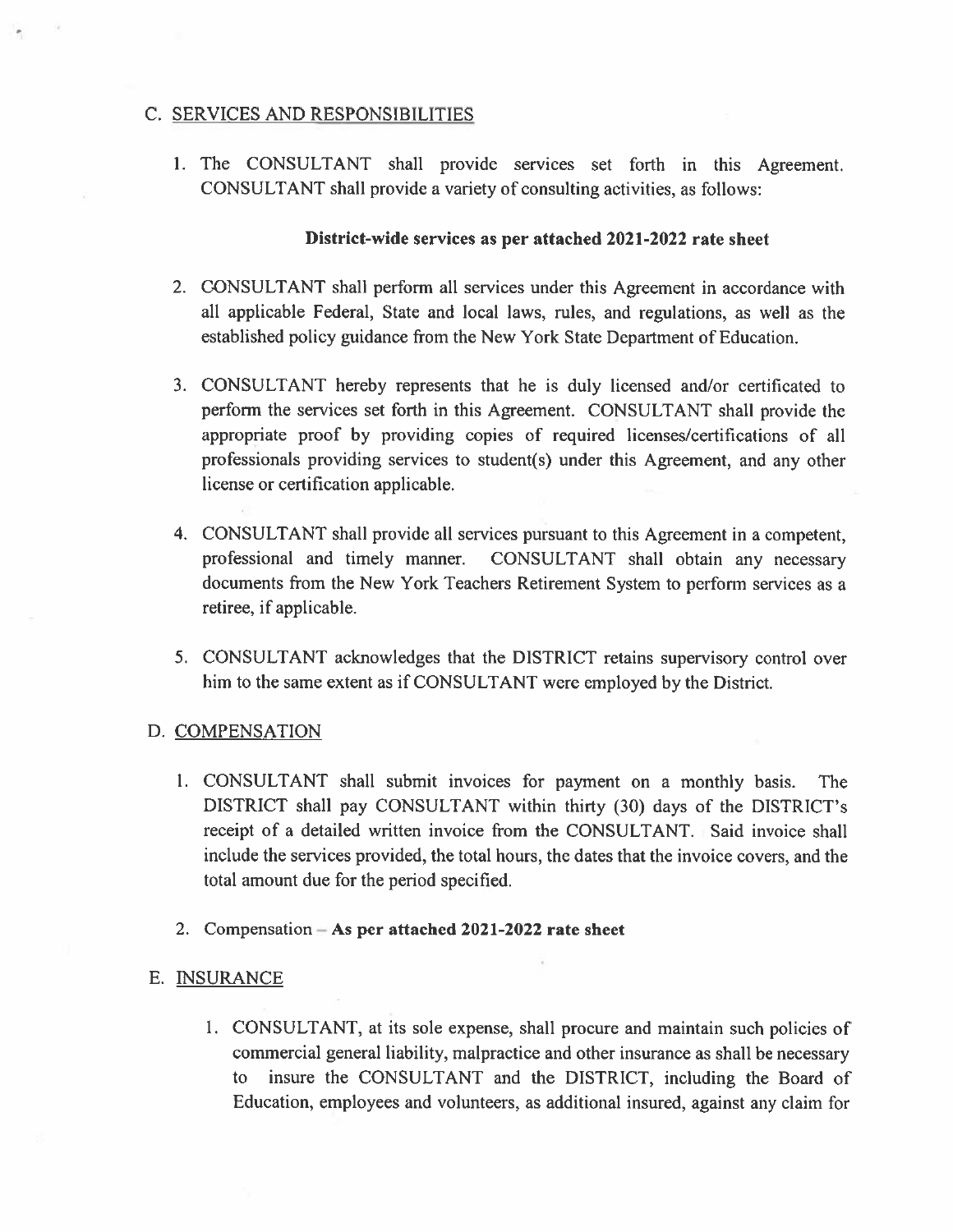liability, personal injury, or death occasioned directly or indirectly by CONSULTANT in connection with the performance of CONSULTANT'S responsibilities under this Agreement; each such policy shall provide a minimum coverage of One Million Dollars (\$1,000,000.00) per occurrence subject to an annual aggregate of Three Million Dollars (\$3,000,000).

2. CONSULTANT shall provide the DISTRICT will a certificate of insurance naming the DISTRICT as an indemnified party to the extent of including the DISTRICT, Board of Education, Employees and Volunteers as Additional Insured, a copy of the Declaration pages and of policies, and a copy of the additional insured endorsement.

# F. TERMINATION

- 1. The CONSULTANT'S services shall be at the will of the Board of Education of the DISTRICT. The DISTRICT may terminate the appointment at any time prior to the end of the term with or without cause.
- 2. The parties agree that CONSULTANT'S failure to comply with any terms or conditions of this Agreement will be deemed a material breach of contract, and will provide a basis for the DISTRICT to immediately terminate this Agreement without any further liability to CONSULTANT.
- 3. In the event the CONSULTANT or the DISTRICT terminates this Agreement with or without cause, such termination of the Agreement shall not discharge the parties' existing obligations to each other as of the effective date of termination.

# G. SUCCESSORS AND ASSIGNS

It is expressly understood that this Agreement shall not be assigned or transferred without prior written consent of the other party.

# H. WAIVER OF RIGHTS

The failure of either party to enforce any provision of this Agreement shall not be construed as a waiver or limitation of that party's right to subsequently enforce every provision of this Agreement.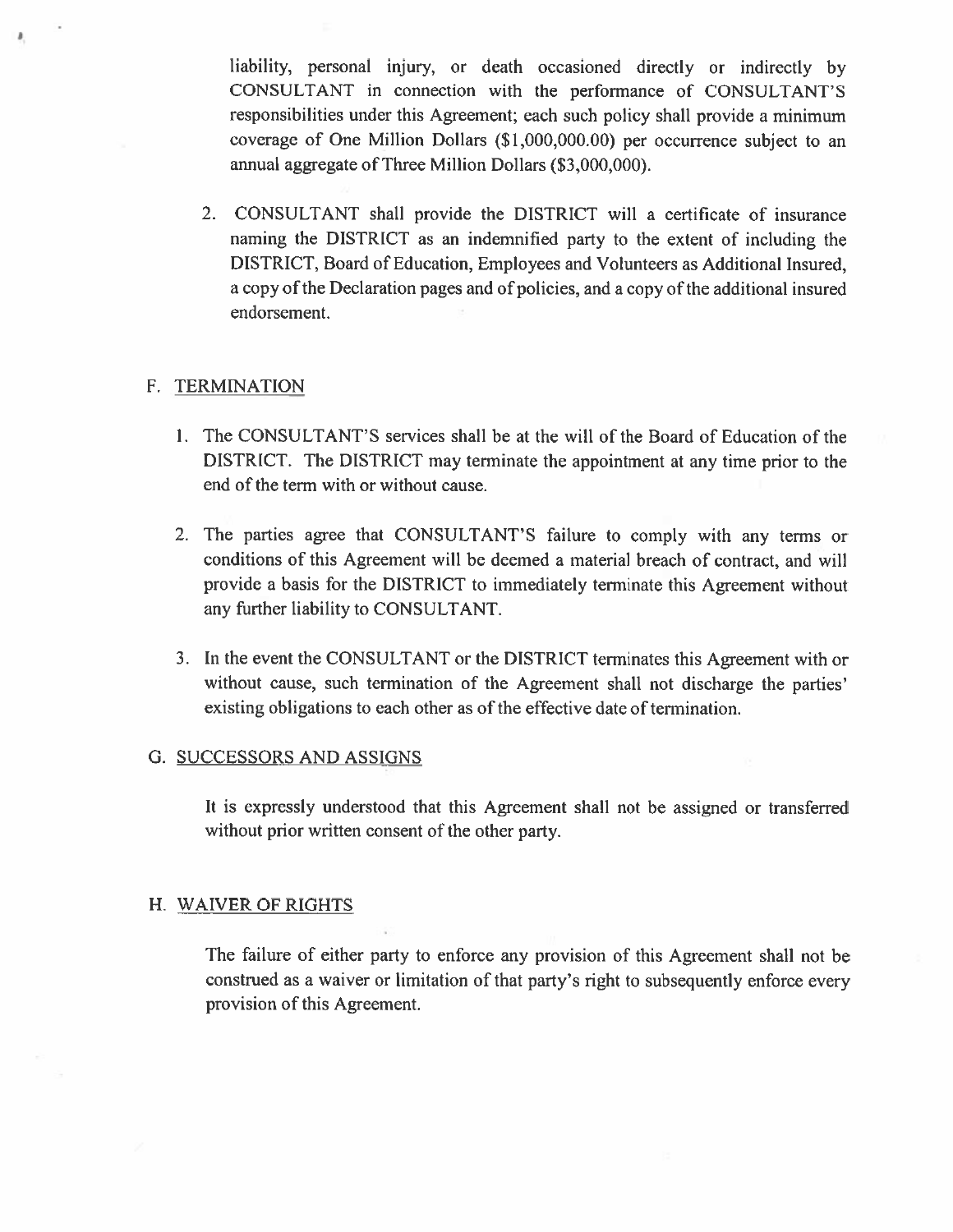# I. SEVERABILITY

Should any provision of this Agreement, for any reason, be declared invalid and/or unenforceable, such decision shall not affect the validity of the remaining provisions of this Agreement. Such remaining provisions shall remain in full force and effect as if this Agreement had been executed with the invalid provision(s) eliminated.

# J. GOVERNING LAW

This Agreement and the rights and obligations of the parties hereunder shall be construed in accordance with, and governed by, the laws and regulations of the State of New York and applicable Federal laws and regulations.

# K. ENTIRE AGREEMENT

- 1. This Agreement is the complete and exclusive statement of the Agreement between the parties, and supersedes all prior or contemporaneous, oral or written: agreements, proposals, understandings, representations, conditions or covenants between the parties relating to the subject matter of the Agreement.
- 2. This Agreement may not be changed orally, but only by an Agreement, in writing, signed by the authorized representatives of both parties.
- 3. To be in force and effect, this Agreement must be approved by the Board of Education.

IN WITNESS THEREOF, the parties hereto have executed this Agreement the day and year first above written.

Kidz Educational Services SLP, OT, PT, LMSW, Psychology, Audiology, PLLC

West Islip Union Free School District

Leonard F. Caltabiano, Psy,D

BY:

President, Board of Education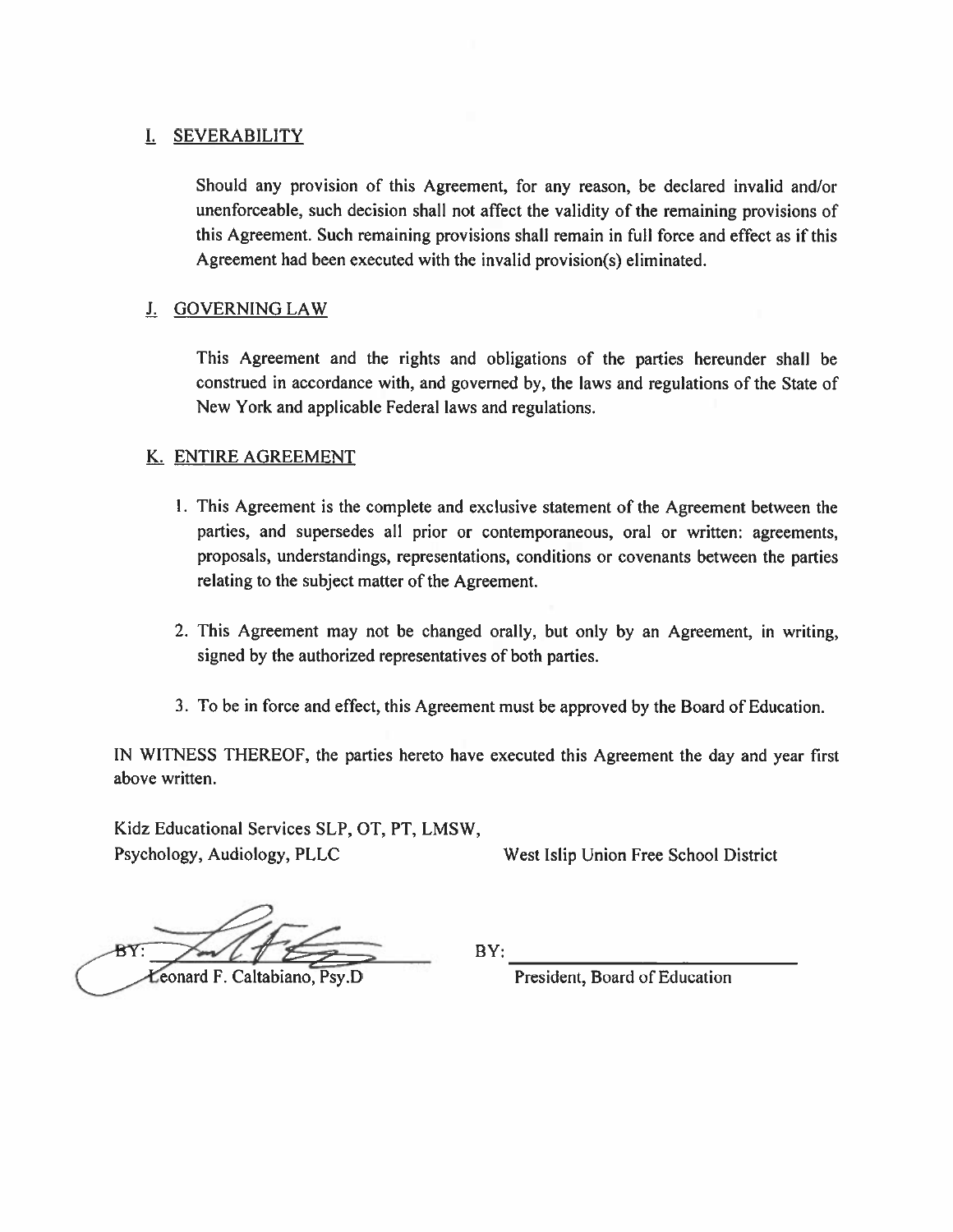# **Schedule One** West Islip Union Free School District 2021 - 2022 Rate Sheet SUBJECT TO CPI INCREASE IN SUBSEQUENT YEARS

Name of Provider: KIDZ EDUCATIONAL SERVICES SLP, OT, PT, LMSW, PSYCHOLOGY, AUDIOLOGY, PLLC

| <b>SERVICES:</b>                                                                                                                                                                                                                                                |                                                                           |
|-----------------------------------------------------------------------------------------------------------------------------------------------------------------------------------------------------------------------------------------------------------------|---------------------------------------------------------------------------|
| <b>Behavior Intervention Services (BIS) -Direct Services</b>                                                                                                                                                                                                    | <b>Rate Per 60 Minute Session</b>                                         |
| Individual BIS and CSE & TEAM Meetings                                                                                                                                                                                                                          | \$105.00 per Student                                                      |
| Individual BIS by BCBA or Doctoral Requested and CSE & TEAM Meetings                                                                                                                                                                                            | \$125.00 per Student                                                      |
| BIS Supervision (when requested by district) and CSE & TEAM Meetings                                                                                                                                                                                            | \$100.00 per Student                                                      |
| <b>Functionl Behavioral Assessment (FBA)</b>                                                                                                                                                                                                                    | <b>Rate Per 60 Minute Session</b>                                         |
| FBA by Behavior Consultant: Observation, Data Collection, Processes (10 hour minimum)                                                                                                                                                                           | \$125.00 per Student, per 60 minutes*                                     |
| FBA by BCBA/Doctoral: Observation, Data Collection, Processes (10 hour minimum)                                                                                                                                                                                 | \$150.00 per Student, per 60 minutes*                                     |
| Functional Behavior Assessment/Behavior Intervention Plan Reports NOT INCLUDED SEE<br><b>EVALUATION RATE SHEET</b>                                                                                                                                              | See Eval Rates                                                            |
| <b>Indirect Services</b>                                                                                                                                                                                                                                        | <b>Rate Per 60 Minute Session</b>                                         |
| Behavioral Consultant (Bcons) and CSE & TEAM Meetings - BCBA or Doctoral Requested                                                                                                                                                                              | \$150.00 per Student                                                      |
| Behavioral Consultant (Bcons) and CSE & TEAM Meetings                                                                                                                                                                                                           | \$125.00 per Student                                                      |
| Parent Training and CSE & TEAM Meetings by a BCBA or Doctoral Requested                                                                                                                                                                                         | \$125.00 per Student                                                      |
| Parent Training and CSE & TEAM Meetings                                                                                                                                                                                                                         | \$115.00 per Student                                                      |
| Bilingual Parent Training and CSE & TEAM Meetings                                                                                                                                                                                                               | \$150.00 per Student                                                      |
|                                                                                                                                                                                                                                                                 |                                                                           |
| <b>Special Education Services - (Resource Room, Consultant Teacher)</b>                                                                                                                                                                                         | <b>Rate Per 60 Minute Session</b>                                         |
| Individual School Services: Resource Room/Consultant Teacher/Proctoring and CSE & TEAM                                                                                                                                                                          | \$95.00 per Student                                                       |
| Group School Services: Resource Room/Consultant Teacher/Proctoring (Min.2 - Max.5 Students)*                                                                                                                                                                    | \$42.00 per Student**                                                     |
| Individual Reading Specialist and CSE & TEAM Meetings                                                                                                                                                                                                           | \$125.00 per Student                                                      |
| Individual Home Services: Specialized Instruction and CSE & TEAM Meetings                                                                                                                                                                                       | \$105.00 per Student                                                      |
| <b>Assistive Technology Consulting</b>                                                                                                                                                                                                                          | \$150.00 per Student<br>\$38.00 per Student                               |
| 1:1 AIDE/Paraprofessional Services in School and CSE & TEAM Meetings                                                                                                                                                                                            |                                                                           |
| Related Services - (Speech, Occupational, Physical, Counseling Therapy)                                                                                                                                                                                         | <b>Rate Per 30 Minute Session</b>                                         |
| Individual School Services: Speech Therapy/Consult and CSE & TEAM Meetings                                                                                                                                                                                      | \$43.00                                                                   |
| Individual School Services: Occupational Therapy/Consult and CSE & TEAM Meetings                                                                                                                                                                                | \$44.00                                                                   |
| Individual School Services: Physical Therapy/Consult and CSE & TEAM Meetings                                                                                                                                                                                    | \$50.00                                                                   |
| Individual School Services: Counseling and CSE & TEAM Meetings                                                                                                                                                                                                  | \$45.00                                                                   |
| Individual Home Services: Speech, Occupational, Physical Therapy & Counseling                                                                                                                                                                                   | \$50.00                                                                   |
| Group School Services: ST, OT, PT (Min. 2 - Max 5 Students)*                                                                                                                                                                                                    | \$29.00 per Student**                                                     |
| Group School Services: Counseling (Min. 2 - Max. 5 Students)*                                                                                                                                                                                                   | \$30.00 per Student**                                                     |
| Related Services Intervention Push-In Classroom, ST, OT, PT                                                                                                                                                                                                     | \$60.00 per 30 minute push-in                                             |
| Related Services: ST, OT, PT, Counseling; Full Day (5.5 hours/day)                                                                                                                                                                                              | \$550.00/day                                                              |
| Lidcombe Program and CSE & TEAM Meetings                                                                                                                                                                                                                        | \$85.00                                                                   |
| Prompt Therapy CSE & TEAM Meetings                                                                                                                                                                                                                              | \$85.00 per Student                                                       |
| Vision/Orientation and Mobility and CSE & TEAM Meetings                                                                                                                                                                                                         | \$85.00<br>\$55.00                                                        |
| Teacher of the Deaf (TDF) CSE & TEAM Meetings                                                                                                                                                                                                                   |                                                                           |
| Home Instruction - Interim Alternate Location                                                                                                                                                                                                                   |                                                                           |
| ***<br>Behavior Intervention Services - Alternate Location & CSE & Team Mtgs<br>(1)<br>***                                                                                                                                                                      | \$140.00 per Student/per 60 minutes                                       |
| Behavior Intervention Services - Alternate Location Additional Supports                                                                                                                                                                                         | \$105.00 per Student/per 60 minutes<br>\$50.00 per Student/per 30 minutes |
| (1)<br>Alternate Location - Rel Svc: ST, CSL, OT & PT and CSE & TEAM Mtgs                                                                                                                                                                                       | \$150.00 per Student/per 60 minutes                                       |
| (1)<br><b>Alternate Location: Parent Training and CSE &amp; TEAM Mtgs</b>                                                                                                                                                                                       |                                                                           |
| <b>Other Services Offered</b>                                                                                                                                                                                                                                   |                                                                           |
| <b>Leave Replacement</b>                                                                                                                                                                                                                                        | Pricing Available Upon Request                                            |
| Interim Director/ Asst. Director for Special Education                                                                                                                                                                                                          | Pricing Available Upon Request                                            |
| Translation Services - Spanish Only                                                                                                                                                                                                                             | \$70.00 per 60 minutes (min. 2 hours)                                     |
| Translation Services - all other Languages                                                                                                                                                                                                                      | \$90.00 per 60 minutes (min. 2 hours)                                     |
| <b>Staff Training - Customized to District Needs</b>                                                                                                                                                                                                            | See Workshop Rate Sheet                                                   |
| * If IEP states "group" and a group is not available, individual rates will apply until a group is available.                                                                                                                                                   |                                                                           |
| ** If only one student is present for a "group" session, individual rates will apply.                                                                                                                                                                           |                                                                           |
| ***Please note specific rate for blended Home Instruction-Alternate Location services provided at our Locations, does not include higher staff to learner<br>ratios (ie: 1:2, 1:3). Home Instruction-Alternate Location - Additional Supports rates will apply. |                                                                           |
| (1) In the event of a learners absence Alternate Location services will be billed at noted rate regardless of the length of the absence.                                                                                                                        |                                                                           |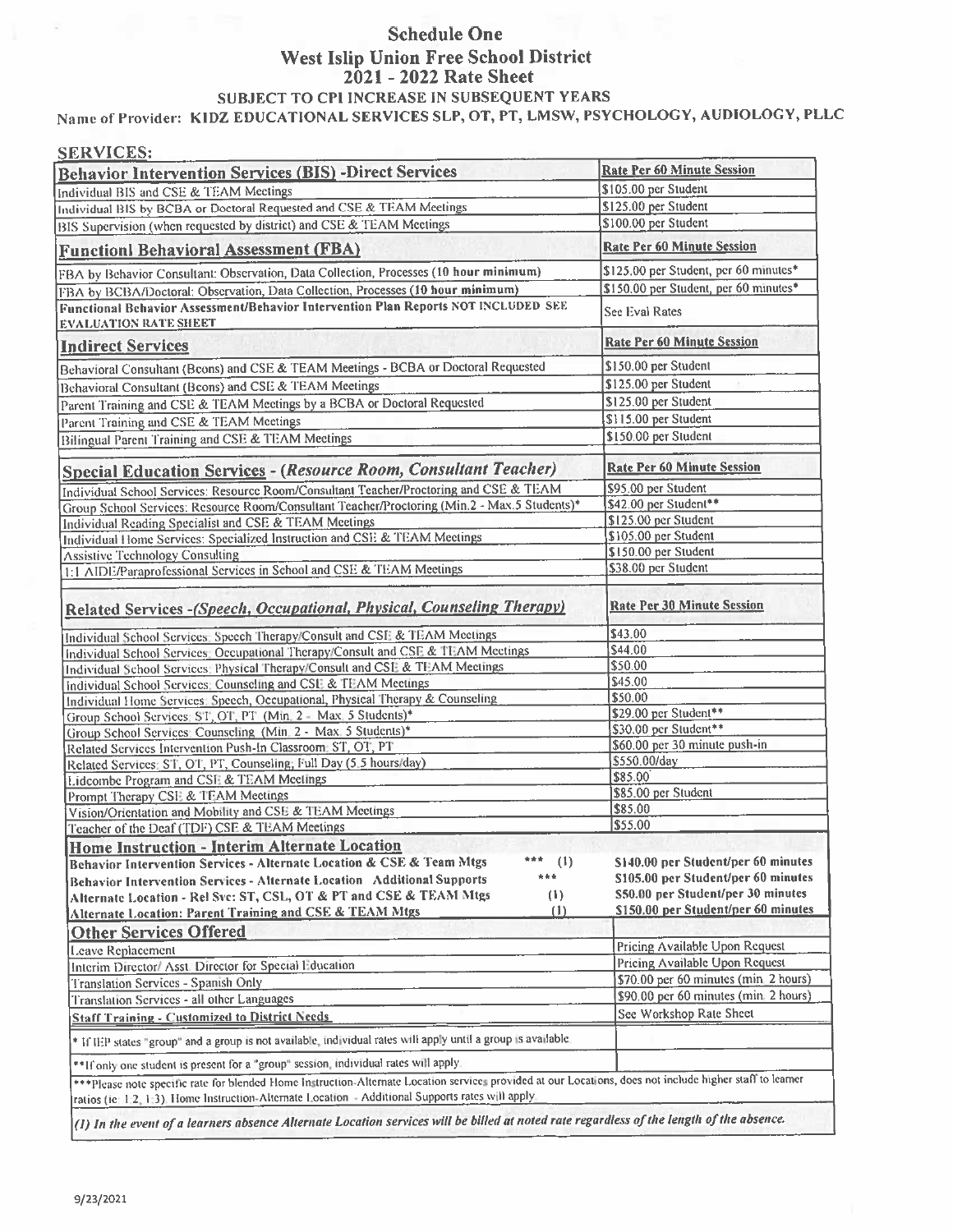# **Schedule One West Islip Union Free School District** 2021 - 2022 Rate Sheet SUBJECT TO CPI INCREASE IN SUBSEQUENT YEARS Name of Provider: KIDZ EDUCATIONAL SERVICES SLP, OT, PT, LMSW, PSYCHOLOGY, AUDIOLOGY, PLLC

| \$850                             |
|-----------------------------------|
|                                   |
| \$200                             |
| \$250                             |
| \$250                             |
| \$975                             |
| \$650                             |
| \$200                             |
| \$250                             |
| \$450                             |
| \$500                             |
| \$375                             |
| S <sub>75</sub>                   |
| \$375                             |
| \$400                             |
| \$475                             |
| \$150 (additional per evaluation) |
| \$ 90 per Student, per 60 minutes |
| \$125 per Student, per 60 minutes |
|                                   |
|                                   |

2x per month per student at the rate set forth.<br>In the event that a Home provider is not notified of cancellation at least one hour prior to session the District will be billed for absence at the rate set forth (not to exceed more than one hour).

The district must complete an FBA Authorization form when requesting an FBA or BIP to be completed for a particular student.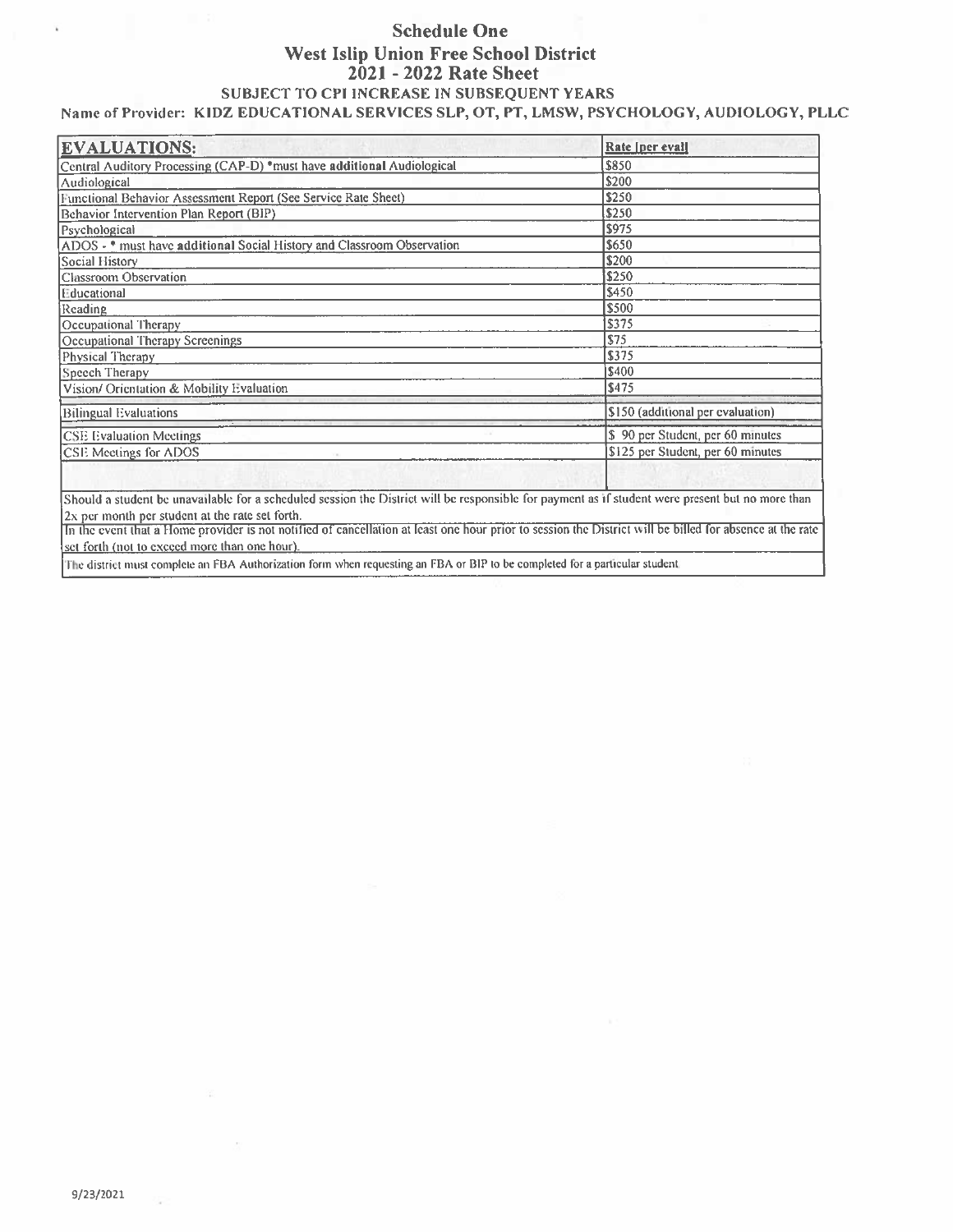# KIDZ EDUCATIONAL SERVICES SLP, OT, PT, LMSW, Psychology, Audiology, PLLC Original



# District Workshop Fees (2021-22)

Workshop rates are not subject to renewals. Current conference and training rates will apply.

| <b>Time</b><br>(# hrs per workshop) | <b>Fee Schedule</b><br>(per workshop) |
|-------------------------------------|---------------------------------------|
| 1                                   | 350                                   |
| 1.5                                 | 450                                   |
| $\overline{2}$                      | 550                                   |
| 2.5                                 | 650                                   |
| 3                                   | 750                                   |
| 4                                   | 1,000                                 |
| 5                                   | 1,250                                 |
| 6                                   | 1,500                                 |

# Sessions booked less than two weeks before the scheduled date will be subject to a 10% surcharge. Sessions booked less than one week before the scheduled date will be subject to a 15% surcharge.

Note: Each workshop is considered an individual entity and is billed as such. Any times not listed above will be prorated the prevailing rate. Quarter-hour session will be prorated to the higher half-hour rate.

CEUs: There will be an additional charge of \$125 per session, if you would like your staff to receive Continuing Education hours (e.g., ASHA, CTLE, NY State Board for Social Work hours, NASP). In addition, sessions for ASHA CEUs may incur an additional fee as required by ASHA to register the course with that agency.

# To schedule a workshop or conference, contact Teri Chase, Conference Coordinator, at (516) 806-6969 or teri.chase@familyofkidz.com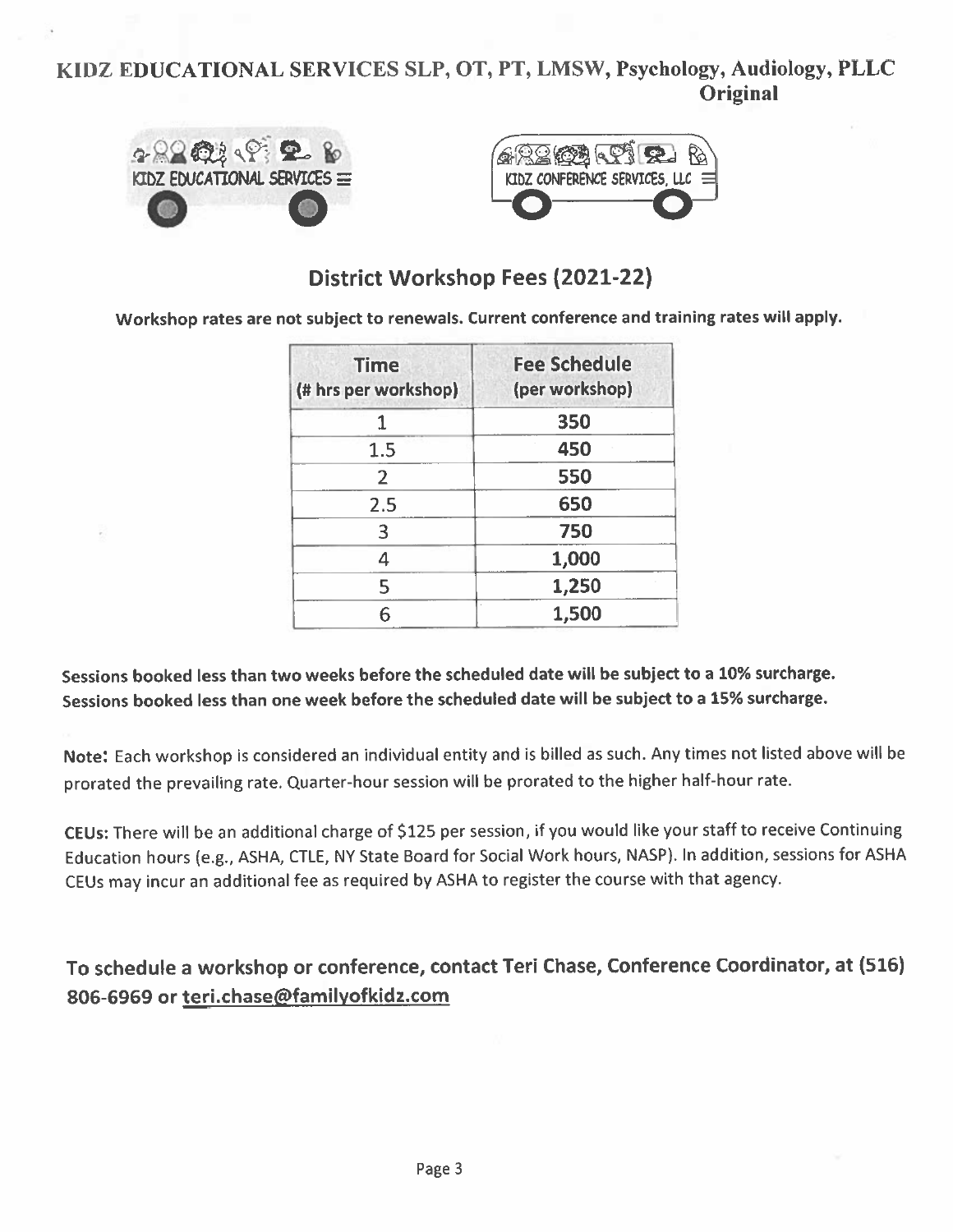## Supplemental Agreement between the

# WEST ISLIP UNION FREE SCHOOL DISTRICT and

## Kidz Educational Services SLP, OT, PT, LMSW, Psychology, Audiology, PLLC

Supplemental Agreement dated this 1st day of July, 2021 between the WEST ISLIP UNION FREE SCHOOL DISTRICT (the "District"), located at 100 SHERMAN AVENUE, WEST ISLIP, NEW YORK, 11795, Kidz Educational Services SLP, OT, PT, LMSW, Psychology, Audiology, Psychology, PLLC(the "Contractor") 1400 Old County Road, Suite C103N, Westbury, NY 11590.

WHEREAS, the District and Contractor have entered into a contract or other written agreement (hereinafter the "Agreement") whereby the Contractor may receive Student Data or Teacher or Principal Data, as those terms are defined in Education Law §2-d; and

WHEREAS, the District and Contractor wish to enter into an agreement in order to comply with Education Law §2-d (hereinafter "Supplemental Agreement").

NOW THEREFORE, in consideration of the mutual promises below, the District and Contractor agree as follows:

 $\mathbf{1}$ . Defined Terms: Unless otherwise indicated below or elsewhere in this Supplemental Agreement, all capitalized terms shall have the meanings provided in Education Law §2-d.

"Educational Agency" shall generally have the same meaning as the term a. Educational Agency at Education Law  $\S2-d(1)(c)$ , and in reference to the party to this Agreement shall mean the WEST ISLIP UNION FREE SCHOOL DISTRICT.

 $\mathbf{b}$ . "Third Party Contractor" shall mean any person or entity, other than an Educational Agency, that receives Student Data or Teacher or Principal Data from an Educational Agency pursuant to a contract or other written agreement for purposes of providing services to such Educational Agency, including but not limited to data management or storage services, conducting studies for or on behalf of such Educational Agency, or audit or evaluation of publicly funded programs, and in reference to the party to this Agreement shall mean Kidz Educational Services SLP, OT, PT, LMSW, Psychology, Audiology, PLLC.

"Student" means any person attending or seeking to enroll in an Educational  $c_{\rm r}$ Agency.

d. "Student Data" means Personally Identifiable Information of a "Student."

e. "Eligible Student" means a Student who is eighteen years or older.

f. "Parent" means a parent, legal guardian, or personal in parental relation to a Student.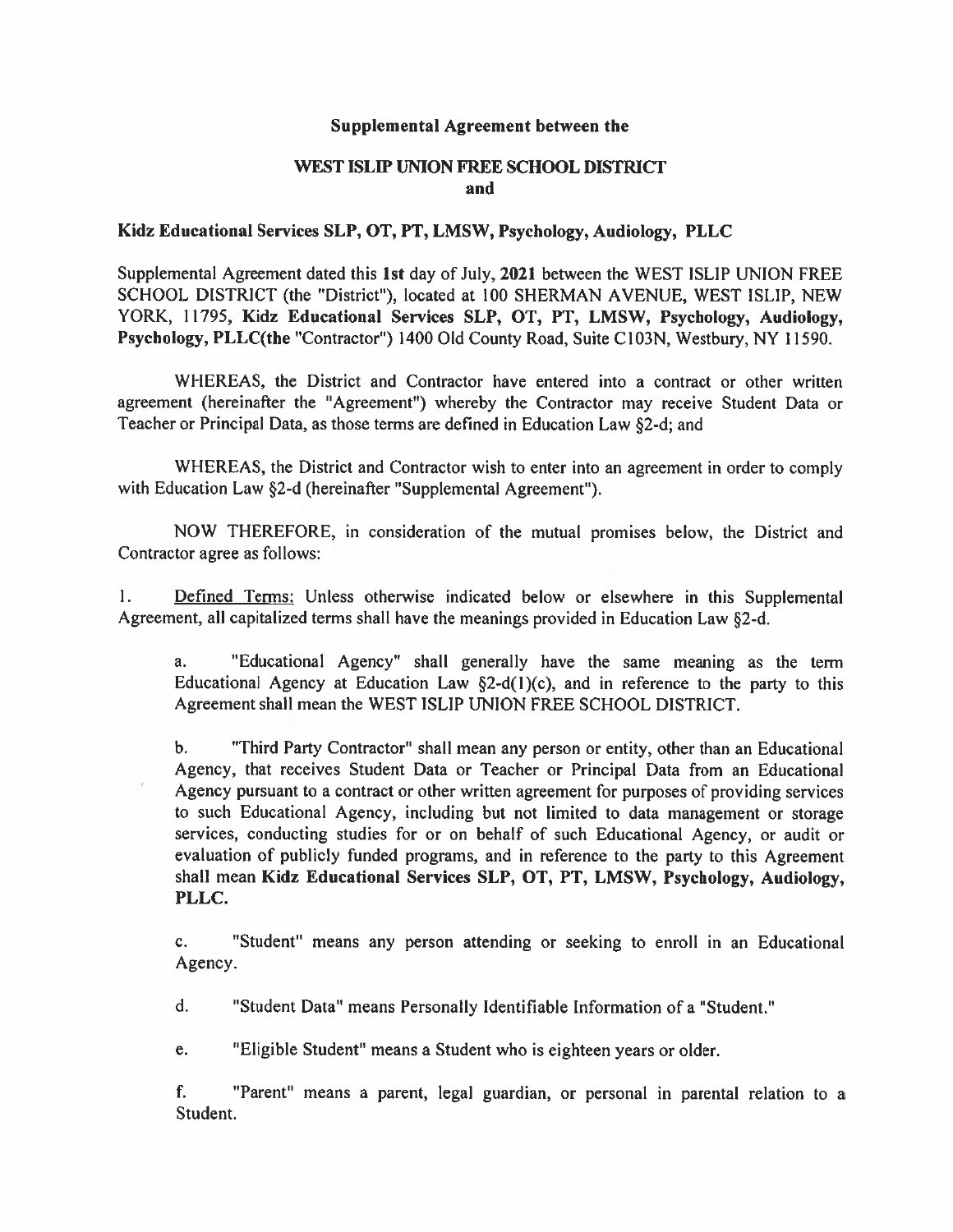"Building Principal" or "Principal" means a building principal subject to annual g. performance evaluation review under Education Law §3012-c.

"Classroom Teacher" or "Teacher" means a teacher subject to annual performance  $\mathbf{h}$ . evaluation review under Education Law §3012-c.

"Teacher or Principal Data" means Personally Identifiable Information from the  $\mathbf{i}$ . records of an Educational Agency relating to the annual professional performance reviews of classroom teachers or principals that is confidential and not subject to release under the provisions of Education Law §3012-c.

 $\mathbf{i}$ . "Personally Identifiable Information" shall have the following meanings:

As applied to Student Data, shall mean Personally Identifiable Information as defined in 34 CFR 99.3 implementing the Family Educational Rights and Privacy Act (FERPA)

ii. As applied to Teacher or Principal Data, shall mean Personally Identifiable Information as that term is defined in Education Law §3012-c.

 $2.$ The District has developed the Parents' Bill of Rights for Data Privacy and Security, the terms of which are applicable to the Agreement between the District and Contractor and are incorporated into this Supplemental Agreement. The Parents Bill of Rights for Data Privacy and Security states:

- A student's personally identifiable information cannot be sold or released for any a. commercial purposes.
- Parents have the right to inspect and review the complete contents of their child's  $\mathbf b$ . education record maintained by the West Islip Union Free School District.
- State and federal laws protect the confidentiality of personally identifiable c. information. Safeguards associated with industry standards and best practices, including but not limited to, encryption, firewalls, and password protection, must be in place when data is stored or transferred.
- d. A complete list of all student data elements collected by the State is available for public review at

http://www.p12.nysed.gov/irs/sirs/documentation/NYSEDstudentData.xlsx

or a copy may be obtained by writing to:

Office of Information & Reporting Services New York State Education Department, Room 863 EBA 89 Washington Avenue Albany, NY 12234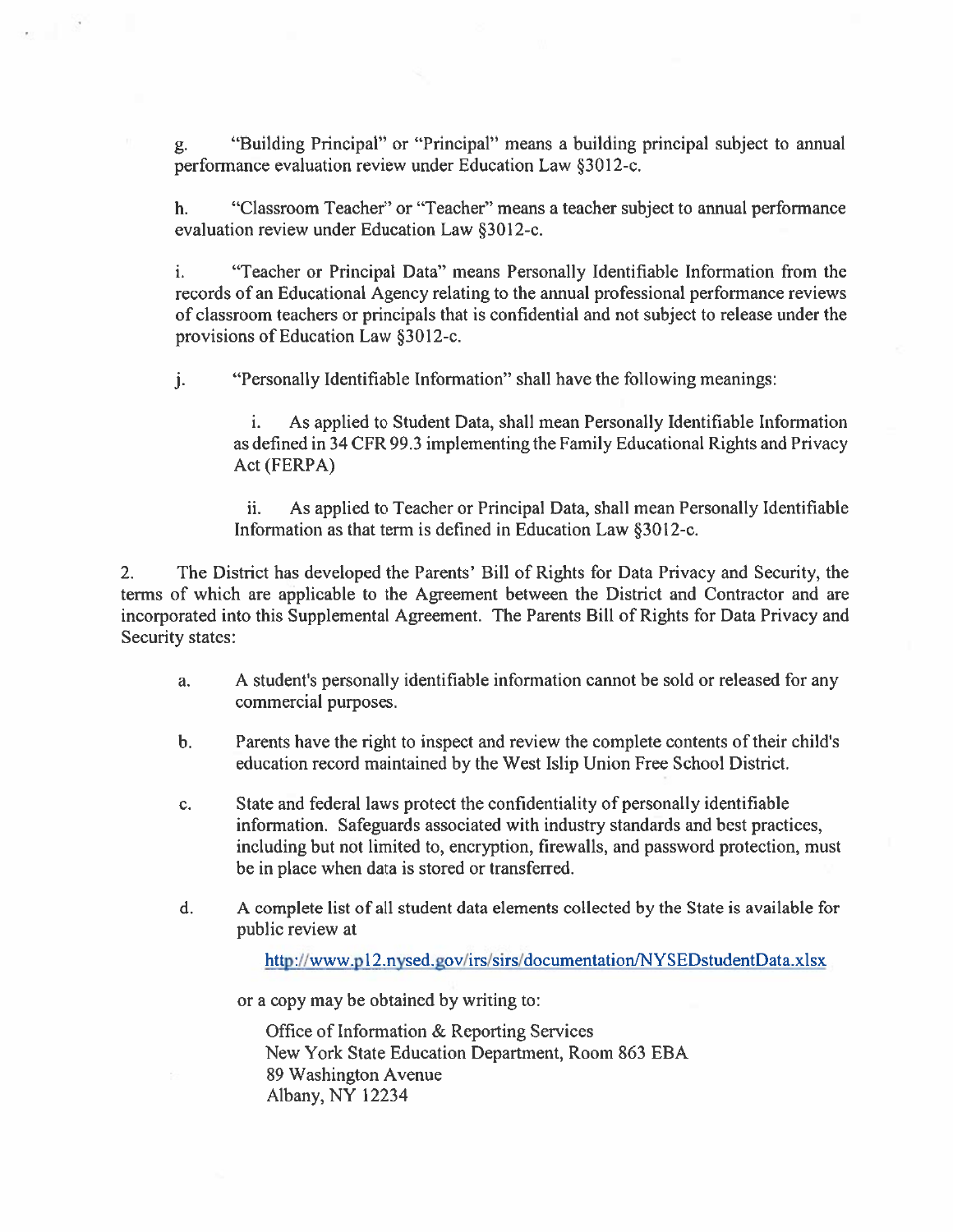Parents have the right to have complaints about possible breaches of student data e. addressed. Complaints should be directed to:

> Lisa DiSibio, District Data Coordinator West Islip UFSD 100 Sherman Avenue West Islip, New York, 11795 631-930-1583  $l.disibio@wi.k12 ny.us$

- "Supplemental information" for each contract into which the District enters with a f. third party who receives student data or teacher or principal data shall:
	- state the exclusive purposes for which the student data or teacher or principal  $\mathbf{i}$ . data will be used;
	- specify how the third party contractor will ensure that the subcontractors, ii. persons or entities that the third party contractor will share the student data or teacher or principal data with, if any, will abide by data protection and security requirements;
	- iii. stipulate when the agreement expires and what will happen to the student data or teacher or principal data upon expiration of the agreement;
	- include if and how a parent, student, eligible student, teacher or principal may iv. challenge the accuracy of the student data or teacher or principal data that is collected; and
	- state where the student data or teacher or principal data will be stored and the  $V_{\star}$ security protections taken to ensure such data will be protected.

This Bill of Rights is subject to change based on regulations of the Commissioner of Education and the New York State Education Department's Chief Privacy Officer, as well as emerging guidance documents.

As required by Education Law  $\S$ 2-d(3)(c), the District has developed the following 3. "supplemental information" for the Agreement with the Contractor:

Student Data and/or Teacher or Principal Data which the Contractor comes into a. possession as part of its Agreement with the District shall be used for the exclusive purpose(s) of performing Contractor's obligations under this Agreement.

 $<sub>b</sub>$ .</sub> The Contractor will ensure that any and all subcontractors, persons or entities that the Contractor may share the Student Data and/or Principal or Teacher Data with will abide by the terms of the Agreement, this Supplemental Agreement, and/or the data protection and security requirements set forth in Education Law §2-d.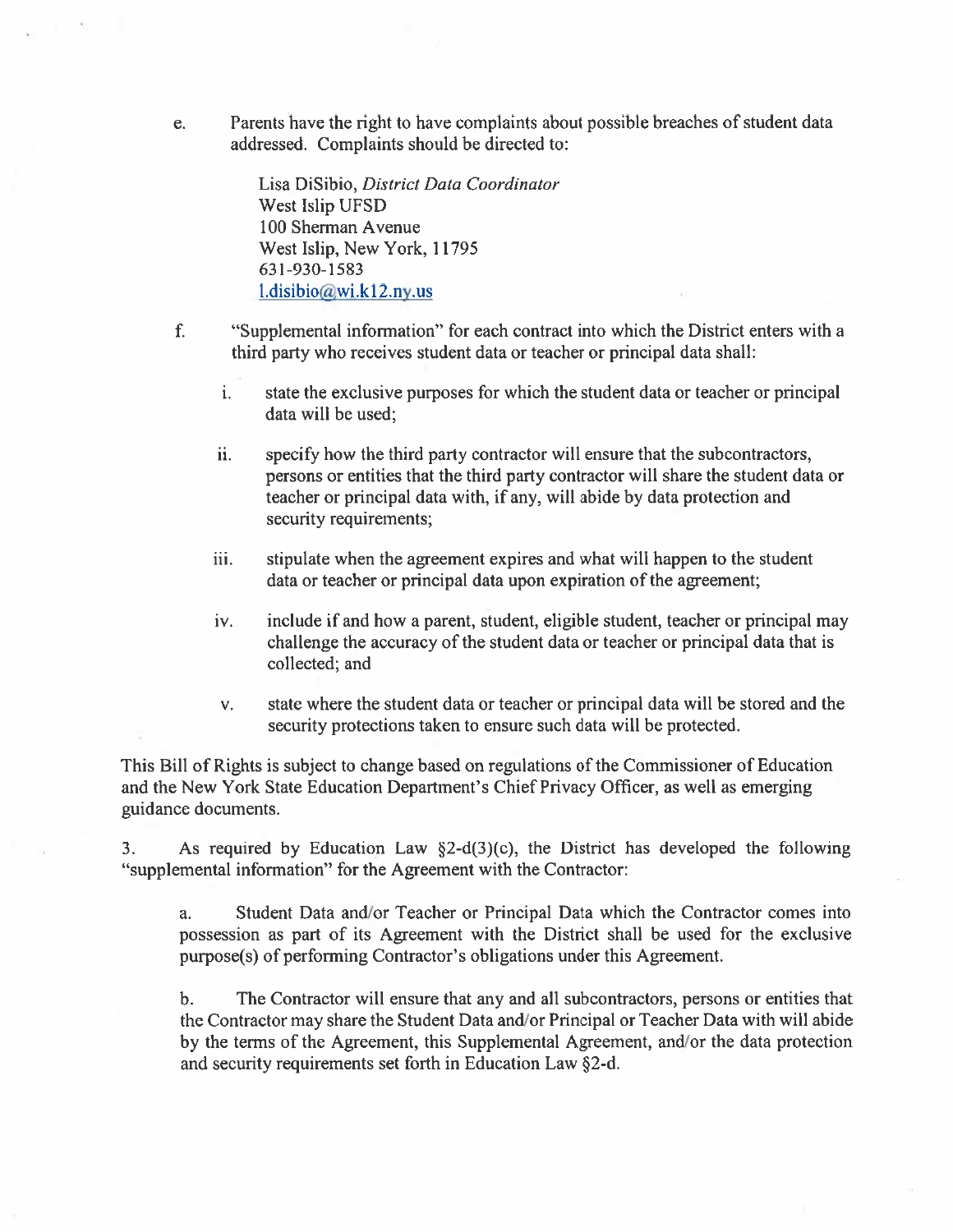When the Agreement terminates between the District and the Contractor, the  $C_{\star}$ Contractor shall return such data to the District or if agreed to by the District, destroy the remaining Student Data and/or Principal or Teacher Data that the Contractor still maintains in any form in a manner agreeable to the district.

 $d_{\cdot}$ Any challenges concerning the accuracy of Student Data and/or Principal Data shall be handled directly between the District and the Parent, Student, Eligible Student, Teacher or Principal. The Contractor agrees to abide by the outcome of such challenges and make any corrections and/or changes to the applicable Student Data and/or Principal or Teacher Data as determined by the District."

The District and the Contractor hereby agree that the Student Data and/or Principal e. or Teacher Data shall be stored in the following manner: [Insert the manner in which Student Data and/or Principal or Teacher Data will be stored, and the security procedures that will be taken to ensure that the Data will be protected, including whether the data will be encrypted.]



 $\overline{4}$ As required by Education Law  $\S2-d(5)(e)$ , the Contractor hereby agrees that any officers or employees of the Contractor, including any subcontractors or assignees, who have access to Student Data or Teacher or Principal Data will have or will receive training on the Federal and New York State laws governing confidentiality of Student Data and/or Principal or Teacher Data prior to receiving access.

As required by Education Law  $\S$ 2-d(5)(f), the Contractor hereby agrees that it shall:  $5<sub>1</sub>$ 

Limit internal access to education records to those individuals that are determined a. to have legitimate educational interests;

Not use the educational records for any other purposes than those explicitly  $\mathbf{b}$ . authorized in the Agreement or this Supplemental Agreement;

Except for authorized representatives of the Contractor to the extent they are  $\mathbf{c}$ . carrying out the Agreement or this Supplemental Agreement, not disclose any Personally Identifiable Information to any other party:

> i. Without the prior written consent of the Parent or Eligible Student; or

ii. Unless required by statute or court order and the party provides a notice of the disclosure to the State Education Department, District Board of Education, or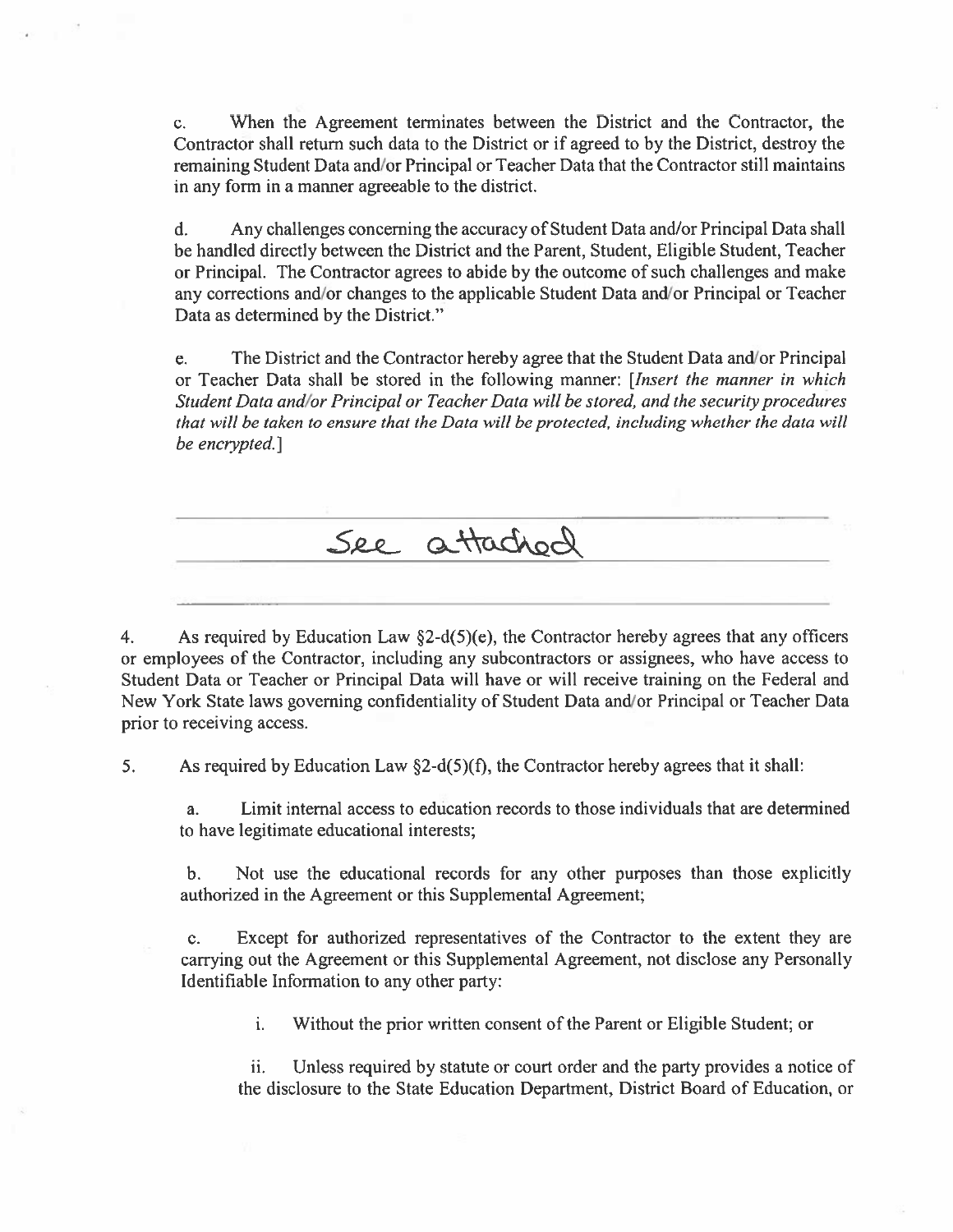### **Storage and Security Protections**

#### (FOR ANNUAL SERVICES AGREEMENT)

Submitted by Kidz Educational Services SLP, OT, PT, LMSW, Psychology, Audiology, PLLC

a. Storage of Electronic Data:

On service providers server which is protected by anti-virus, firewall, and is password protected.

b. Storage of Non-Electronic Data:

Locked File Cabinet.

c. Personnel/Workforce Security Measures:

Only Administrative Personnel have access to District Data.

d. Physical Security Measures:

Keypad entry to facility. Password protected computers. Computers are logged off and locked when not in use.

f. Address how the data will be protected using encryption while in motion and at rest.

\*With Office 365, our data is encrypted at rest and in transit, using several strong encryption protocols, and technologies that include Transport Layer Security/Secure Sockets Layer (TLS/SSL), Internet Protocol Security (IPSec), and Advanced Encryption \* Standard (AES).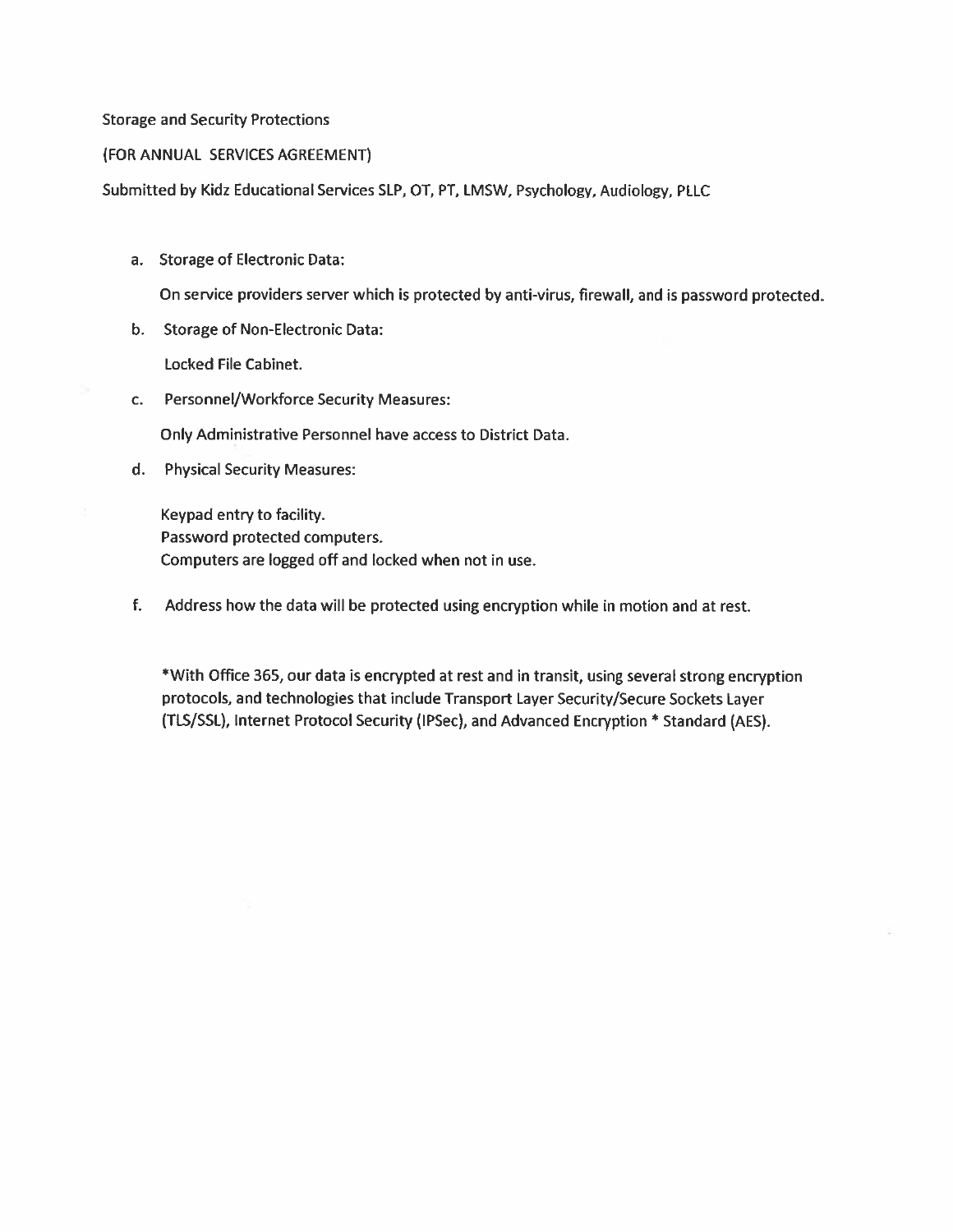institution that provided the information no later than the time the information is disclosed, unless providing notice of the disclosure is expressly prohibited by the statute or court order.

maintain reasonable administrative, technical and physical safeguards to protect the  $\mathbf{d}$ . security, confidentiality and integrity of personally identifiable student information in its custody;

6. Breach and unauthorized release of Personally Identifiable Information:

In accordance with Education Law  $\S$ 2-d(6), the Contractor shall be required to a. notify the District of any breach of security resulting in an unauthorized release of Student Data and/or Principal or Teacher Data by the Contractor or its subcontractors or assignees in violation of applicable state or federal law, the Parents Bill of Rights for Student Data Privacy and Security, the data privacy and security policies of the District and/or binding contractual obligations relating to data privacy and security, in the most expedient way possible and without unreasonable delay. The District shall, upon notification by the Contractor, be required to report to the Chief Privacy Officer, who is appointed by the State Education Department, any such breach of security and unauthorized release of such data.

 $<sub>b</sub>$ .</sub> In the case of an unauthorized release of Student Data, the District shall notify the Parent or Eligible Student of the unauthorized release of Student Data that includes Personally Identifiable Information from the student records of such Student in the most expedient way possible and without unreasonable delay. In the case of an unauthorized release of Teacher or Principal Data, the District shall notify each affected Teacher or Principal of the unauthorized release of data that includes Personally Identifiable Information from the Teacher or Principal's annual professional performance review in the most expedient way possible and without unreasonable delay.

In the case of notification to a Parent, Eligible Student, Teacher or Principal due to  $\mathbf{c}$ . the unauthorized release of student data by the Contractor, or its subcontractors or assignees, the Contractor shall promptly reimburse the educational agency for the full cost of such notification, as required by Education Law  $\S2-d(6)(c)$ .

#### 7. Miscellaneous:

The District and Contractor agree that if applicable laws change and/or if the a. Commissioner of Education implements Regulations which affects the obligations of the parties herein, this Agreement shall be deemed to incorporate such changes as necessary in order for the District and the Contractor to operate in compliance with the amendment or modified requirements under the applicable laws or regulations.

Any ambiguity in this Agreement shall be resolved in favor of a meaning that b. permits the District to comply with the applicable laws or regulations.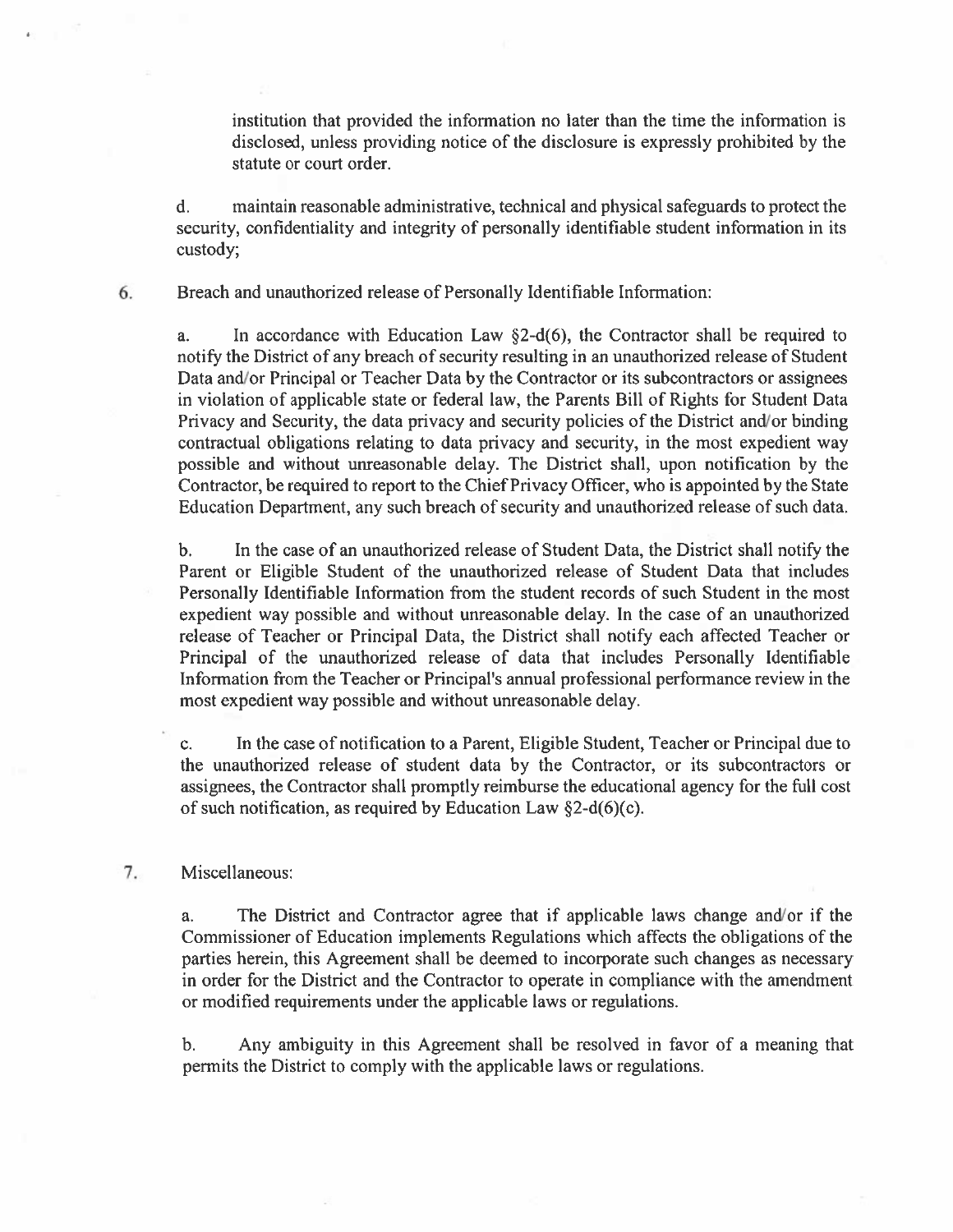Nothing express or implied in this Agreement is intended to confer upon any person  $c_{\star}$ other than the District, Contractor and their respective successors and assigns any rights, remedies, obligations or liabilities.

IN WITNESS WHEREOF, the Parties hereto have duly executed this Agreement.

Kidz Educational Services SLP, OT, PT, LMSW, Psychology, Audiology, PLLC **WEST ISLIP UFSD** 

By.

Print Name: Leonard F.Caltabiano, Psy.D

Title: CEO

Date:

 $By:$ 

Print Name: Anthony Tussie

Title: President, Board of Education

Date: